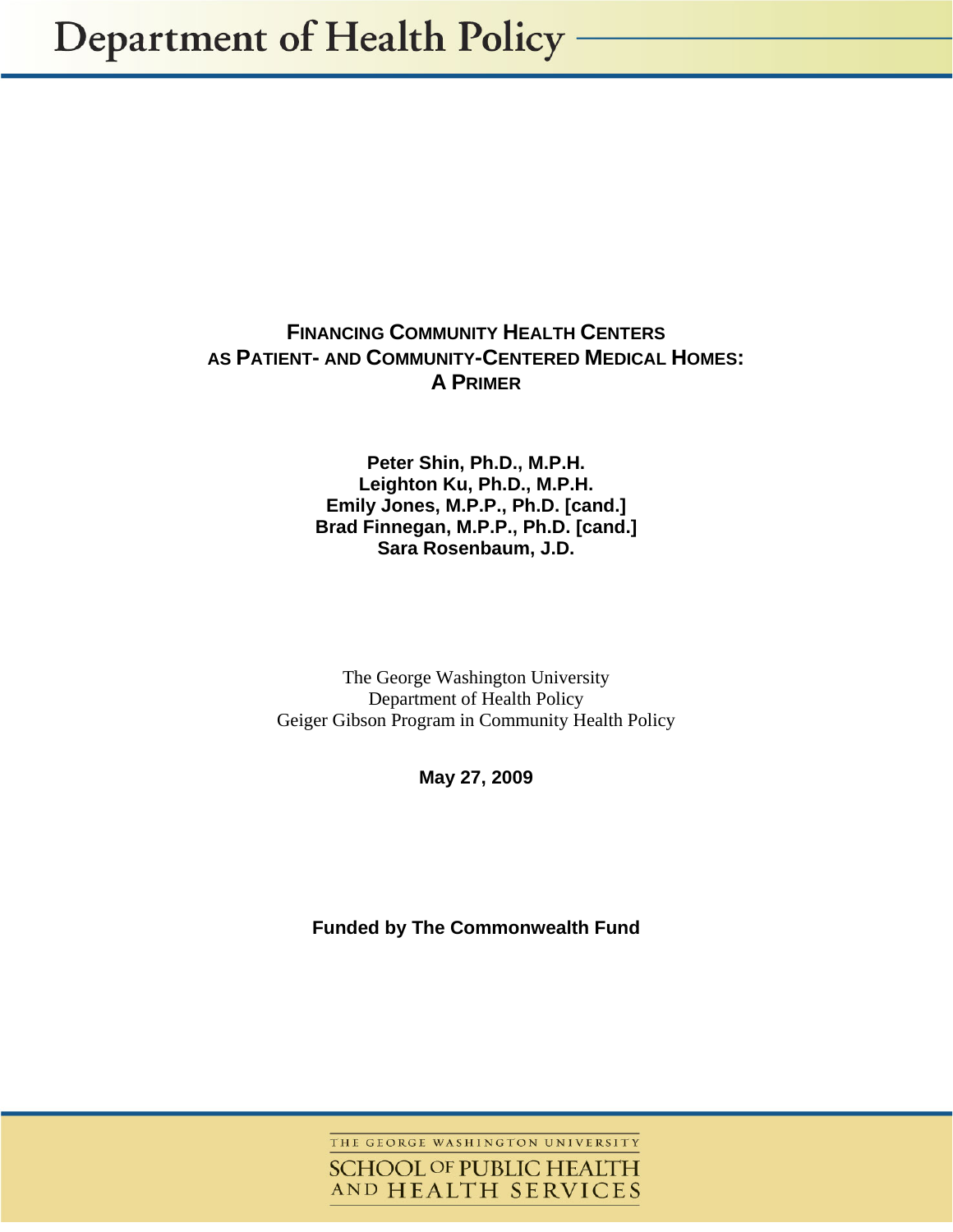# **Executive Summary**

Federally-qualified health centers have historically furnished comprehensive primary health care for low-income and medically vulnerable patients and the communities they serve. The role of health centers has generated increasing interest in recent years because of a general concern about the adequacy and durability of the primary care infrastructure, particularly in the case of medically underserved communities. Growing interest in the "patient-centered medical home" (PCMH) concept, which seeks to improve the quality and efficiency of primary care through better management of chronic conditions, also shines a spotlight on health centers.

A review of health center data indicates that most health centers have attributes that correspond with the types of PCMH criteria developed by the National Center for Quality Assurance (NCQA). Furthermore, health centers' core attributes make them not only "patient-centered," but "community-centered" as well, thereby strengthening their PCMH potential. Indeed, from their inception, health centers have sought to deliver "community-oriented primary care," which emphasizes not only individual patient needs but also those of the community. A substantial body of evidence has shown health centers' positive impact, not only on the health of patients, but on community-wide health measures such as infant mortality and racial and ethnic disparities in health and access to health care.

Health centers' ability to realize their full potential as patient- and community-centered medical homes is affected by numerous factors, including the financial, clinical, and system access challenges associated with serving their patients, virtually all of whom are low income and nearly two-fifths of whom are uninsured. In addition, the multi-payer financial environment leads to added complexities; each funder and payer applies different payment rules and incentives that, paradoxically, may contravene one another and dilute quality improvement efforts. Health centers depend on many types of funding, including federal grants, Medicaid, the Children's Health Insurance Program (CHIP), Medicare, private health insurance, private grants and contracts, and state and local funding.

This project, supported by The Commonwealth Fund, has been undertaken to consider strategies for advancing health centers as patient-centered medical homes. This initial report describes the PCMH concept in a community health center context, outlines how health centers are now financed, and considers recent legislative reforms that can be expected to expand and strengthen health centers. A subsequent report will consider options for strengthening health center financing in ways that can advance health centers not only as "patient-centered" medical homes but as "community-centered medical homes," with augmented primary care duties that reach beyond standard PCMH attributes in order to customize the model to the needs of underserved populations and communities.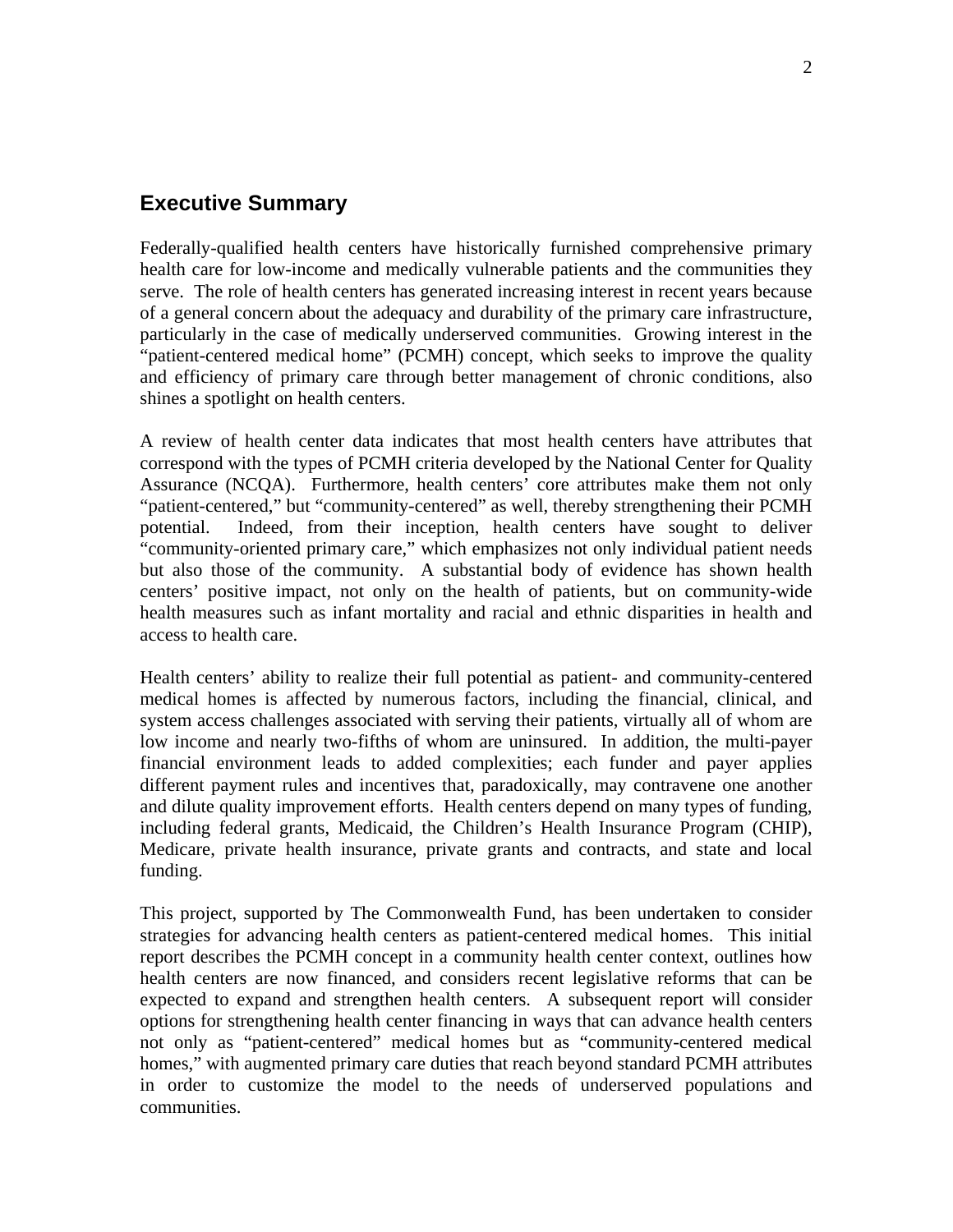In the current health reform context, three important lessons are already beginning to emerge:

- First, health centers struggle to balance their resources between offering basic primary health care to all community residents, including both uninsured and seriously underinsured patients, and investments aimed at improving health care quality and efficiency. Community health centers that serve a high volume of uninsured patients are expected to encounter resource-based barriers to health care quality improvement. As the recent experience of health centers in Massachusetts highlights, even as the statewide number of uninsured dropped sharply, health centers became even more important as safety net providers for the remaining uninsured.
- Second, like other health care providers, health centers respond to payment incentives. Thus, when formulating payment reform, it is important to focus on changes to the Medicare and Medicaid FQHC payment systems that would help align payment and quality by augmenting basic reimbursement with quality improvement incentives. For instance, the special incentives for HIT adoption offered under Medicaid under the recent American Recovery and Reinvestment Act (ARRA) encourage health centers to invest in new technology. As the population continues to age, renewed efforts to reshape FQHC Medicare payments becomes similarly important in order to support the types of primary health care investments that can reduce disparities in health and health care in an aging population. Furthermore, even as health insurance coverage expands, it is critical to consider ways that the existing federal health center grant program might be altered to incentivize quality improvement, especially for those who are uninsured or underinsured, for example by encouraging quality-related service investments such as translation or transportation services that insurers (other than Medicaid) do not customarily reimburse.
- Third, it will be important to assure that recent investments like those under ARRA are sustainable over the long term. Using payment reforms to maintain and enhance recent quality improvement investments will be critical. ARRA provides a substantial amount of new funding from 2009 through 2011 in order to strengthen and upgrade health centers, especially to develop infrastructure and health information technology.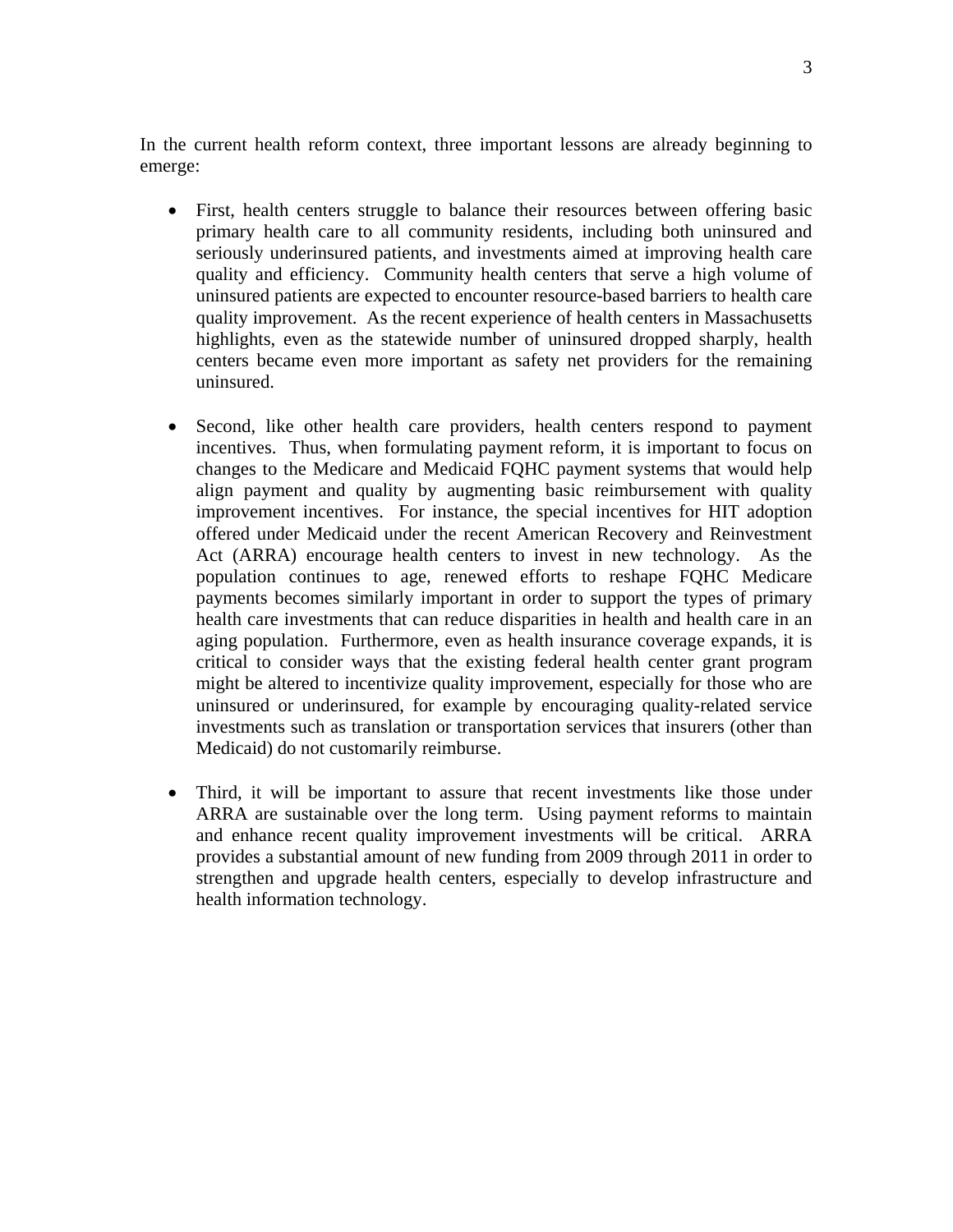# **I. Introduction**

<u>.</u>

This policy brief is part of a Commonwealth Fund-supported project that examines community health centers in the context of the patient-centered medical home (PCMH) movement. Community health centers—non-profit primary care facilities that provide care to patients regardless of their ability to pay—are widely lauded as critical components of the health care safety net, providing comprehensive primary care for lowincome, high-risk populations in both urban and rural areas. Since their inception, health centers have directed their activities at improving patient care—through comprehensive primary health care, coordination with specialty care, and the provision of enabling services—as well as improving population-level health status and access to care.<sup>1</sup> Health centers are models for the organization and delivery of health care based on the principles of *community-oriented primary care*, which focuses on the health of both patients and communities.

National discussions of health reform often consider the potential for the patient-centered medical home model to strengthen primary care, prevent or alleviate the long-term consequences of chronic health conditions and disease, and bring greater efficiency to the health care system.<sup>2</sup> A 2008 report released by Senate Finance Committee Chairman Max Baucus describes an emphasis on primary care as "a common element of highperforming health systems" and recommends further testing and implementation of the PCMH model. The report notes that community health centers represent a critical component of the health care safety net, and have already implemented many elements of the PCMH model.<sup>3</sup> An April 2009 bipartisan policy options report released by the Senate Finance Committee also cites patient-centered medical homes as a possible way to improve care for chronic health conditions.<sup>4</sup>

This brief provides a summary of the "patient-centered medical home" concept, followed by an overview of health centers and an in-depth look at health center financing. Because further evolution toward a PCMH model depends on the realignment of health center payment incentives, it is critical to understand how financing arrangements currently operate, what types of conduct and practices may be incentivized or deterred, and the types of challenges that lie ahead as health care payment policies are reformulated over time. Some of these challenges are faced by all providers as they attempt to reconcile multiple—and potentially competing or inconsistent—incentives created by insurers. Other challenges are associated with the unique mission of health centers and their ability to align quality improvement efforts with their fundamental duty to serve all community residents, regardless of their uninsured or underinsured status.

<sup>&</sup>lt;sup>1</sup> Geiger, H.J. (2005). The first community health centers: A model of enduring value. *J Ambul Care Mgmt,* 28(4): 312-319. 2

 $2$  James, A, (2009). Patient Centered Medical Home likely to form basis of federal health care reform. *American Academy of Family Physicians News Special Report*. 3

<sup>&</sup>lt;sup>3</sup> Baucus, Hon. M. (2008, November). Call to action: Health reform 2009. Senate Finance Committee.

<sup>&</sup>lt;sup>4</sup> Senate Finance Committee (2009, April). Transforming the Health Care Delivery System: Proposals to Improve Patient Care and Reduce Health Care Costs.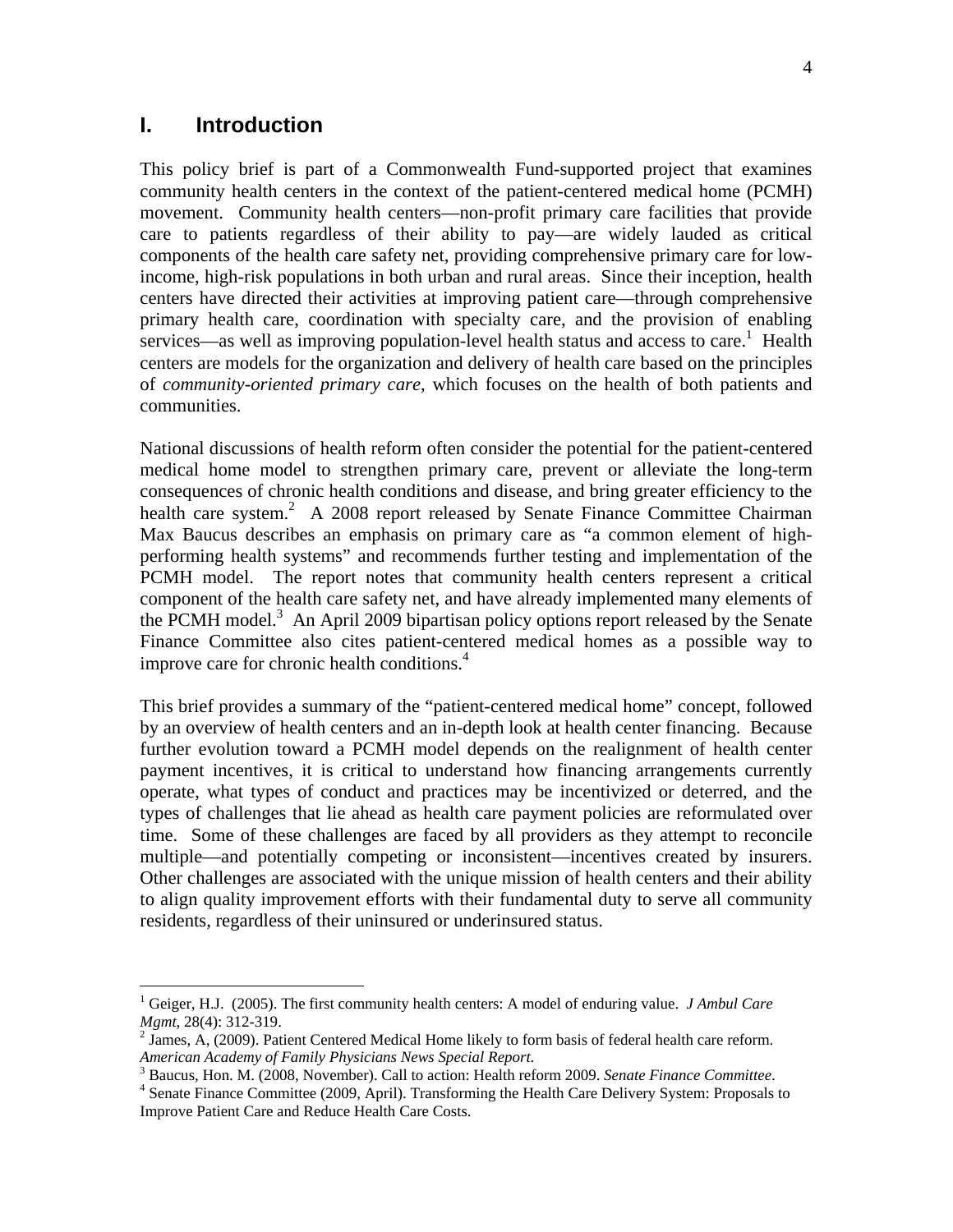# **II. A Brief Overview of the "Patient-Centered Medical Home" Concept**

The term "medical home" has been used since the 1920s in pediatric circles, but the concept of "patient centeredness" is of relatively recent vintage. The idea of the "patientcentered medical home" (PCMH) gained momentum in 2007, after being endorsed by the four main primary care medical societies as a key way to enhance the quality and costeffectiveness of primary care.<sup>5</sup>

The PCMH concept encompasses several global principles: a personal physician, physician-directed medical practice, coordinated and integrated care, quality and safety assurance, enhanced access, a "whole person" orientation (moving beyond the narrow focus on the acute problem at hand to consider the effect of other parts of the patient's body and mind), and a payment structure that recognizes and rewards these elements. Some suggest that culturally appropriate service is another element of a medical home.<sup>6</sup>

In addition, the concept of a medical home has been enhanced to incorporate a number of elements related to improving the quality of care and health outcomes for patients, particularly those with chronic diseases. Many of these new elements are rooted in a special Chronic Care Model developed by Dr. Edward Wagner<sup>7</sup> and loosely based on criteria from the Institute of Medicine's 2001 report *Crossing the Quality Chasm: A New Health System for the 21st Century* and the 2005 follow-up report.<sup>8</sup> Some of the newer elements found in the PCMH model are using ongoing care management systems, supporting patient self-management, having data systems that support clinical decisionmaking, and detailing performance information to providers to close the feedback loop.

Proponents of the medical home model argue that strengthening primary care through a greater emphasis on prevention, coupled with improved management of chronic diseases, will reduce the need for more costly specialty care and reduce the risk of expensive emergency room care and inpatient hospitalization. The benefits of the medical home model, along with a general systemic orientation towards primary care, are documented in a multinational meta-analysis that concludes that access to a medical home is associated with better health outcomes, decreased overall costs of care, and a reduction in disparities.<sup>9</sup> Evaluations of projects in North Carolina—a system that is anchored by

1

<sup>&</sup>lt;sup>5</sup> American Academy of Family Physicians, et al. (2007). Joint Principles of the Patient-Centered Medical Home.

 $6$  Mulvihill, B. et al. (2007). Does access to a medical home differ according to child and family characteristics, including special-health-care-needs status, among children in Alabama? *Pediatrics* 119: S107-S113.

<sup>&</sup>lt;sup>7</sup> Wagner, E.H. (1998). Chronic disease management: What will it take to improve care for chronic illness? *Effective Clinical Practice*, 1(1): 2-4. 8

 $8^{\circ}$ Committee on the Quality of Health Care in America, Institute of Medicine. (2001). Crossing the quality chasm: A new health system for the  $21<sup>st</sup>$  century; Committee on Redesigning Health Insurance Performance Measures, Payment, and Performance Improvement Programs, Institute of Medicine. (2005). Performance measurement: Accelerating improvement.

<sup>&</sup>lt;sup>9</sup> Starfield, B., & Shi, L. (2004). The medical home, access to care, and insurance: A review of evidence. *Pediatrics* 113(5): 1493-1498.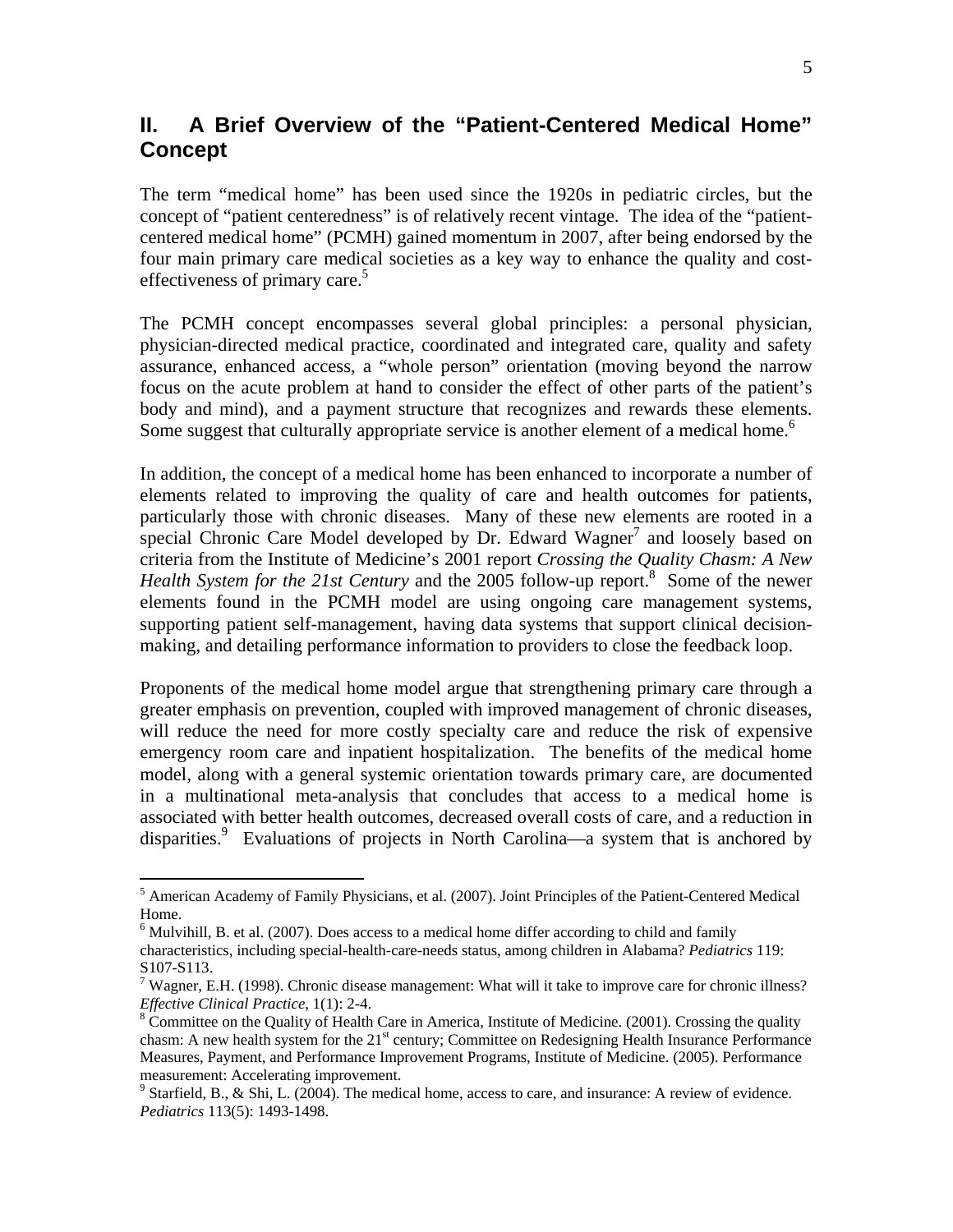community health centers—and Iowa have demonstrated that a medical home approach to primary care can reduce overall medical expenditures.<sup>10</sup> The Commonwealth Fund recently estimated that revamping the payment structure to reward primary care providers for adhering to a medical home model could save up to \$175 billion over a 10-year time period. $11$ 

Because of the multifaceted and evolving nature of the medical home concept, definitions abound; different pilot programs and research and evaluation efforts utilize varied criteria to evaluate whether a provider qualifies as a PCMH. According to the National Committee for Quality Assurance (NCQA), whose health care system certification standards are respected by insurers and payers, a patient-centered medical home is characterized by four basic criteria: $12$ 

- **First contact care,** which examines the manner in which patients make initial contact with the medical care system for emerging health problems;
- **Longitudinality,** which captures the ability to maintain a relationship with a patient over time, thereby heightening the value of that relationship;
- **Comprehensiveness,** which relates to the ability of the provider, through a patient care team, to provide, arrange for, or refer to, the full range of needs, not only those that can be appropriately carried out within the "four walls" of a primary care practice;
- **Coordination,** which encompasses the ability of the primary care provider to integrate its activities with those across different health care settings and providers, and across all of the patient's conditions.

Several assessment tools for medical homes exist. The most popular is the three-tiered NCQA Physician Practice Connections Patient-Centered Medical Home (PPC-PCMH) certification, which was introduced in January  $2008<sup>13</sup>$  The PPC-PCMH tool contains nine functional areas: (1) access and communication, (2) patient tracking and registry, (3) care management, (4) patient self-management support, (5) electronic prescribing, (6) test tracking, (7) referral tracking, (8) performance reporting and improvement, and (9) advanced electronic communications.

1

 $10$  Abrams, M. (2008, March). Why patient-centered medical homes are important: Impact on quality and cost. Presented at the National Academy for State Health Policy seminar.

 $11$  Guterman, S., Davis, K., & Stremikis, K., (2009, March). Reforming provider payment: Essential building block for health reform. *The Commonwealth Fund*.<br><sup>12</sup> Takach, M., Kaye, N., & Beesla, R., (2008, May). Strategies states can use to support the infrastructure

of a medical home. Presented at the National Academy for State Health Policy Seminar, Washington DC. 13 The level of recognition depends on the number of points that a provider scores on their survey; a Level 1 provider scored 25-49 points and at least 5 of the 10 must-pass elements, a Level 2 provider scored 50-74 points and 10 of 10 must-pass elements, and a Level 3 provider scored 75-100 points and 10 of 10 mustpass elements. National Committee for Quality Assurance. (2008, October). Standards and guidelines for physician practice connections Patient-Centered Medical Home.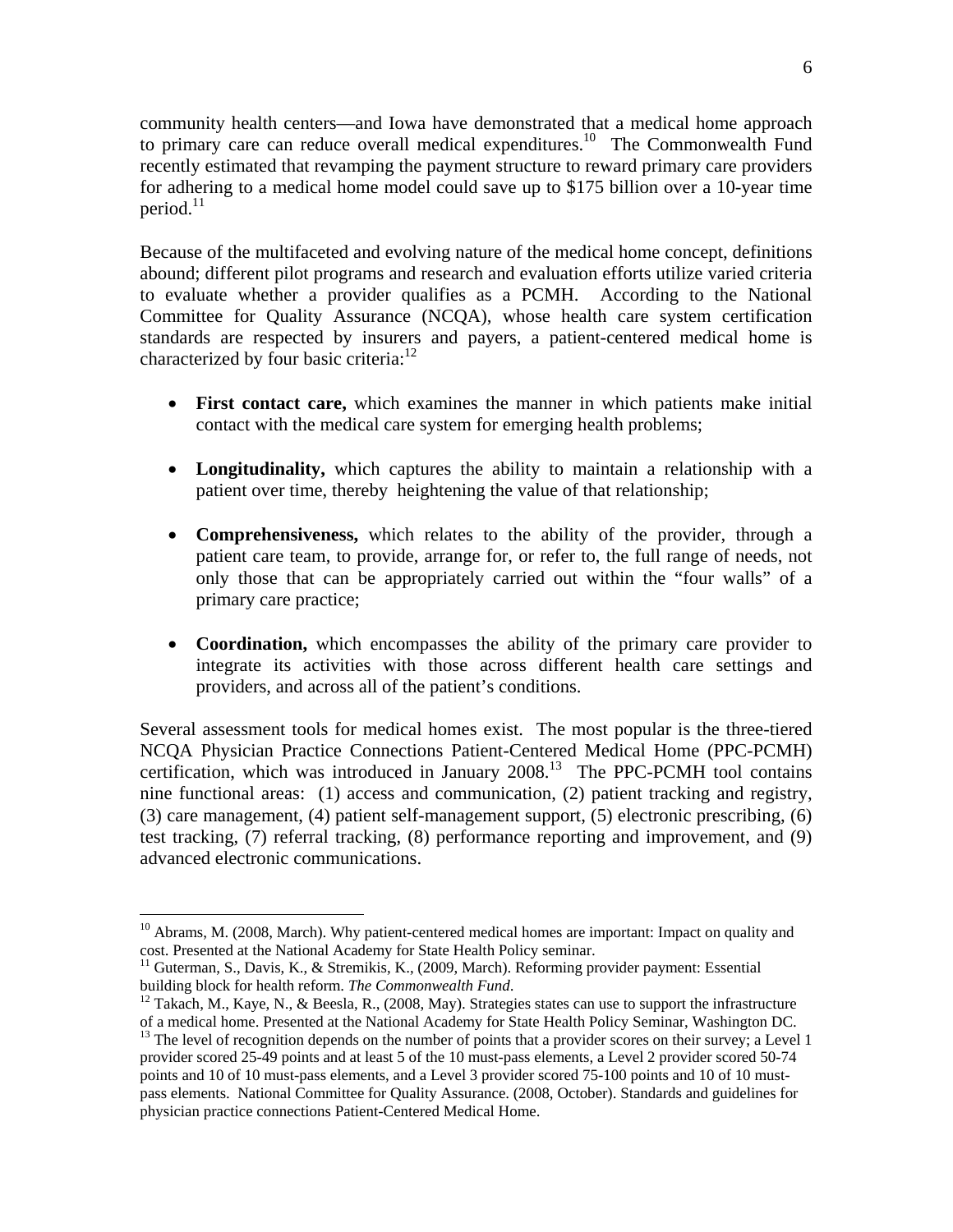Other public and private insurers and payers use other functional definitions of a medical home. For example, Colorado elaborated on Medicaid Early Periodic Diagnosis, Screening and Treatment (EPSDT) service standards for children and adolescents and developed an 11-standard framework to classify providers as medical homes.<sup>14</sup> Other popular tools are the Primary Care Assessment Tool developed by Starfield and Cassidy<sup>15</sup> and the Medical Home Index by Cooley.<sup>16</sup>

### **III. An Overview of Community Health Centers**

#### *A. Location, Services, Patients, and Quality*

Community health centers are a critical component of the health care safety net for rural and urban populations at risk for medical underservice and poor health outcomes. This report focuses on community health centers that receive federal §330 funding from the Health Resources and Services Administration, which are referred to as federallyqualified health centers (FQHCs). FQHCs embody several features that set them apart from other primary health care providers.

First, by statutory mission, health centers are required to furnish comprehensive and affordable primary medical care to the community residents they serve, regardless of any attribute other than the need for care.<sup>17</sup> As shown in Figure 1, many health centers also provide behavioral, dental, urgent care, and pharmacy services, either on-site or through formal referral arrangements. Availability and willingness of providers in the



<sup>&</sup>lt;sup>14</sup> Robinson, G. & Forlenza, E. (2008, July). Medical homes for children. Presented at the National Academy for State Health Policy Medical Home Summit, Washington DC.<br><sup>15</sup> O'Malley, A. (2008, July). How do we know a practice is a PC-MH? Presented at National Academy for

State Health Policy Medical Home Summit, Washington, DC.

<sup>&</sup>lt;sup>16</sup> O'Malley, A., Torda, P., Robinson, G. & Forlenza, E., (2008, July). How do we recognize a medical home? Presented at National Academy for State Health Policy Medical Home Summit, Washington, DC. The Joint Commission. The Bureau of Primary Health Care. The Bureau of Primary Health Care (BPHC) has an initiative with the Joint Commission's ambulatory care accreditation program that combines the Joint Commission survey with BPHC's own statutory requirements for health centers to eliminate duplication; BPHC pays the fee for health centers to gain Joint Commission accreditation and then deems that accredited centers satisfy its statutory requirements. This has not been used to date to measure medical home orientation.

http://www.jointcommission.org/AccreditationPrograms/AmbulatoryCare/BPHC/bphc.htm (accessed May 7, 2009).

 $17$  42 U.S.C. §§ 1396a(bb).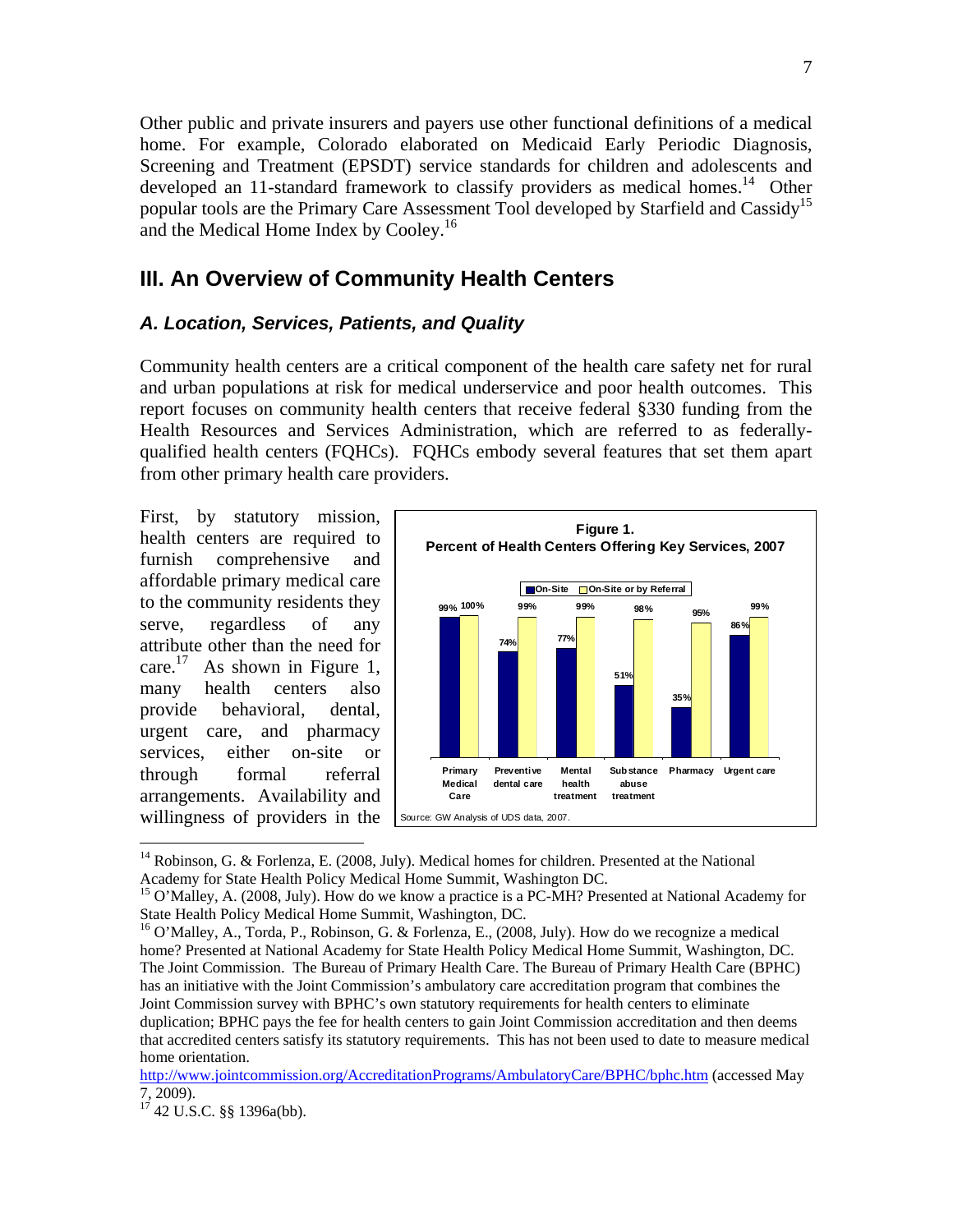community to serve health center patients, ability to recruit and retain clinical staff, and results of health center assessment of community need dictate generally the provision of on- and off-site services.<sup>18</sup>

Health centers also often provide case management, health education, interpretation services, and other supportive enabling services to meet the complex needs of their patients (Figure 2). Although the literature shows that enabling services are critical to effectuating medical care, most of these services are not generally covered by third party payers; and, thus, other primary care providers are unlikely to offer such uncovered services. $19$  They

1



are largely covered by federal grant funding, and to a much lesser extent, Medicaid and state and local financing sources, which are more vulnerable than grant funding to budgetary pressures and changes in financing policy.

Second, health centers must be located in (or serve) communities or populations that are considered medically underserved, or are experiencing a shortage of primary health care outlets. The concept of medical underservice is more expansive and fluid than the arithmetically straightforward question of primary care provider shortages; by law, the concept of medical underservice is intended to capture populations whose socioeconomic profiles or health and health care outcomes indicate the lack of access to primary health care..<sup>20</sup> Maldistribution of the supply of physicians who are willing to treat low-income, uninsured, and underinsured patients is a critical issue that inhibits access to care among the underserved.

http://www.aapcho.org/altruesite/files/aapcho/Publications\_FactSheets/ES%20Metlife%20Report.pdf

<sup>&</sup>lt;sup>18</sup> National Association of Community Health Centers. (2009). Primary Care Access: An Essential Building Block of Health Reform.

http://www.nachc.com/client/documents/pressreleases/PrimaryCareAccessRPT.pdf (Accessed April 23, 2009); Cook, N.L. et al. (September/October 2007). Landon Access to Specialty Care and Medical Services in Community Health Centers *Health Affairs*; 26(5): 1459-1468.

<sup>&</sup>lt;sup>19</sup> Park H. (2006). Enabling Services at Health Centers: Eliminating Disparities and Improving Quality, Challenges and Opportunities for Health Centers in collecting Data on enabling Services, New York Academy of Medicine.

<sup>(</sup>Accessed April 23, 2009); General Accounting Office. (1995). Community Health Centers: Challenges in

Transitioning to Prepaid Managed Care. T-HEHS-95-138. http://archive.gao.gov/t2pbat1/154166.pdf. 20 Shin, P. et al. (April 2008, Revised May 2008). Analysis of the Proposed Rule on Designation of Medically Underserved Populations and Health Professional Shortage Areas. Geiger Gibson/RCHN Community Health Foundation Research Collaborative, Research Brief #2.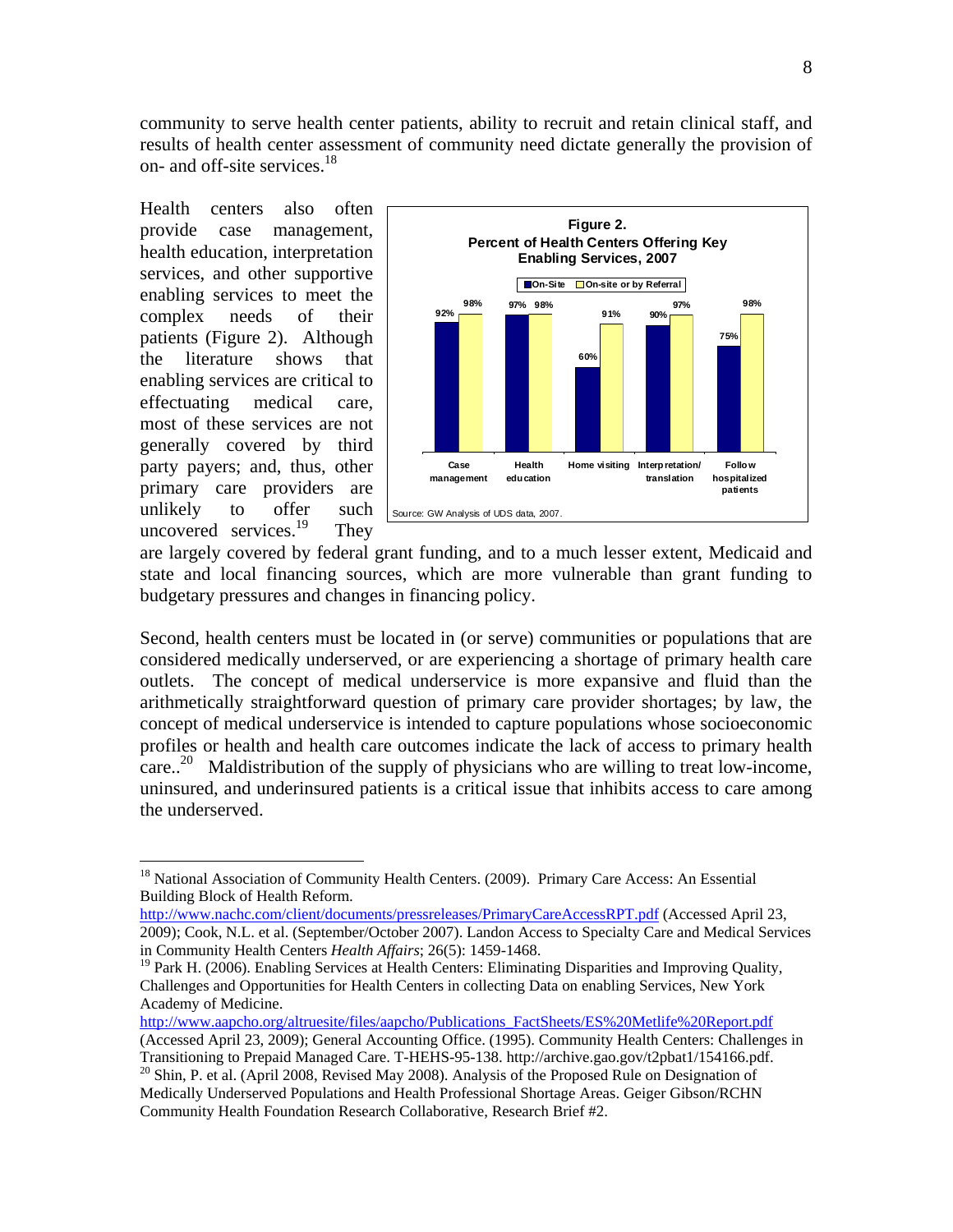Third, in order to assure that services are accessible to the entire community, health centers must treat all patients without regard to their ability to pay for services. Health centers prospectively adopt sliding scale fees based on patients' financial circumstances. This obligation means discounting the cost of care for uninsured patients who pay out-ofpocket, in addition to discounting charges to underinsured patients with high deductibles and copayments.

Finally, FQHCs must be non-profit and governed by a patient-majority board; both of these requirements are designed to ensure that both patient *and* broader community needs are met. For example, in order to improve access to health care among adolescents, community boards may vote to expand health center services into schools through local partnerships. As an extension of their nonprofit status and their community governance and accessibility requirements, health centers must fully participate in patients' health insurance programs (no matter how limited a particular insurer's payments may be) and adhere to federal reporting and performance requirements.<sup>21</sup>

As illustrated in Figure 3, in 2007, FQHCs served more than 16.1 million patients (18 million when including lookalike health centers), the majority of whom lived in families with incomes at or below 100 percent of the federal poverty level (\$18,310 for a family of 3 in  $2009)^{22}$ ; 91 percent had family incomes below twice the federal poverty level. $^{23}$  Health centers also serve a disproportionate share of uninsured and publicly

<u>.</u>



insured patients. Compared to an uninsured rate of 17.9 percent among the under-65 population that year, 39 percent of health center patients were uninsured in  $2007<sup>24</sup>$ 

As shown in Figure 4, health centers serve a higher mix of medically vulnerable patients compared with physicians who practice in private primary care practices. Uninsured and Medicaid patients account for 74 percent of health center patients, while they account for just 21 percent of patients in private physician's offices. In 2007, Medicaid and CHIPinsured patients accounted for 35 percent of all health center patients, nearly three times the national average. By contrast, private insurance accounts for a much smaller

<sup>&</sup>lt;sup>21</sup> Shin, P. et al. (February 2008). Health Centers: An Overview and Analysis of Their Experience with Private Health Insurance. Kaiser Family Foundation.

<sup>&</sup>lt;sup>22</sup> Assistant Secretary of Planning and Development, Department of Health and Human Services. (2009). The 2009 HHS Poverty Guidelines. http://aspe.hhs.gov/poverty/09poverty.shtml (accessed May 7, 2009). 23 2007 Uniform Data System, HRSA.

 $^{24}$  Holahan, J. and A. Cook. (2008, October). The Decline in the Uninsured in 2007: Why Did it Happen and Can it Last? Kaiser Commission on Medicaid and the Uninsured.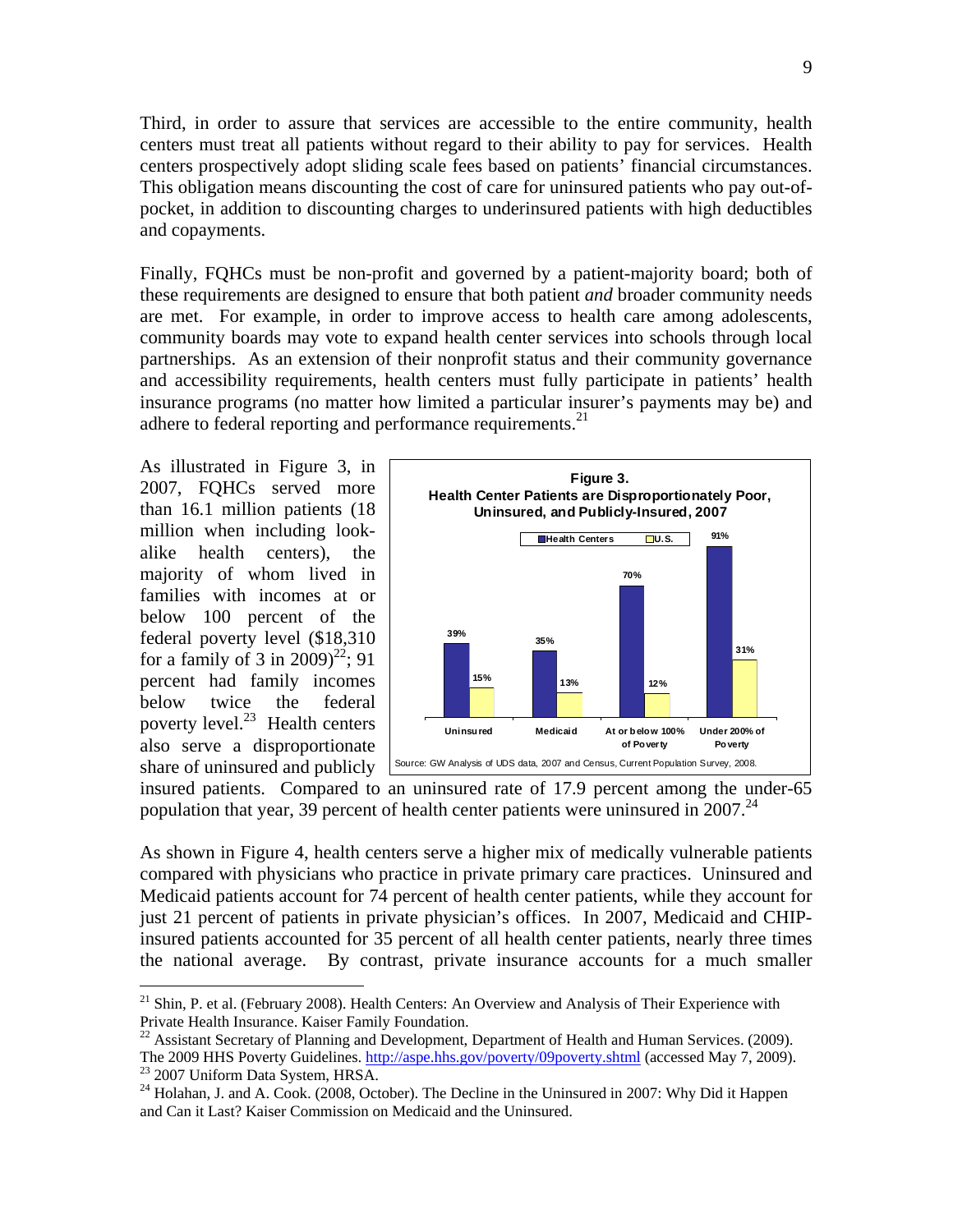percentage in health centers. In addition, the literature suggests 24 percent of low-income patients tend to be underinsured.25

Figure 5 shows that in 2007, about half of health center patients were members of racial and ethnic minority groups. The two largest groups served by health centers are Hispanic (34 percent) and African American (22 percent),

for a combined 56 percent of health center patients served (these two groups comprise only 28 percent of the general population). Over one quarter (27 percent) of all health center patients experienced a linguistic barrier when seeking care. Health centers also serve especially vulnerable and hardto-reach subpopulations: about five percent of health center patients in 2007 were migrant or seasonal workers and about five percent were homeless.

Not unsurprisingly, given their low family incomes and the social and residential isolation that so often accompanies poverty, health center patients disproportionately experience serious and chronic diseases such as diabetes, hypertension, asthma and mental health problems, compared with patients at private physician's offices (Figure 6). Given the prevalence of these chronic

 $\overline{a}$ 





NOTE: Between 1996-2006, Health Centers Indicate one-third of patients were nonwhite. In 2007, Hispanic/Latino patients were reported separately and are not tabulated with other estimates to total 100%

SOURCE: GW analysis of UDS data, 2007 and Census, Current Population Survey, 2007.

#### **Figure 6.**





<sup>25</sup> Schoen C, et al. (July/August 2008). How many are underinsured? Trends among U.S. adults, 2003 and 2007" *Health Affairs* 27(4): w298-w309.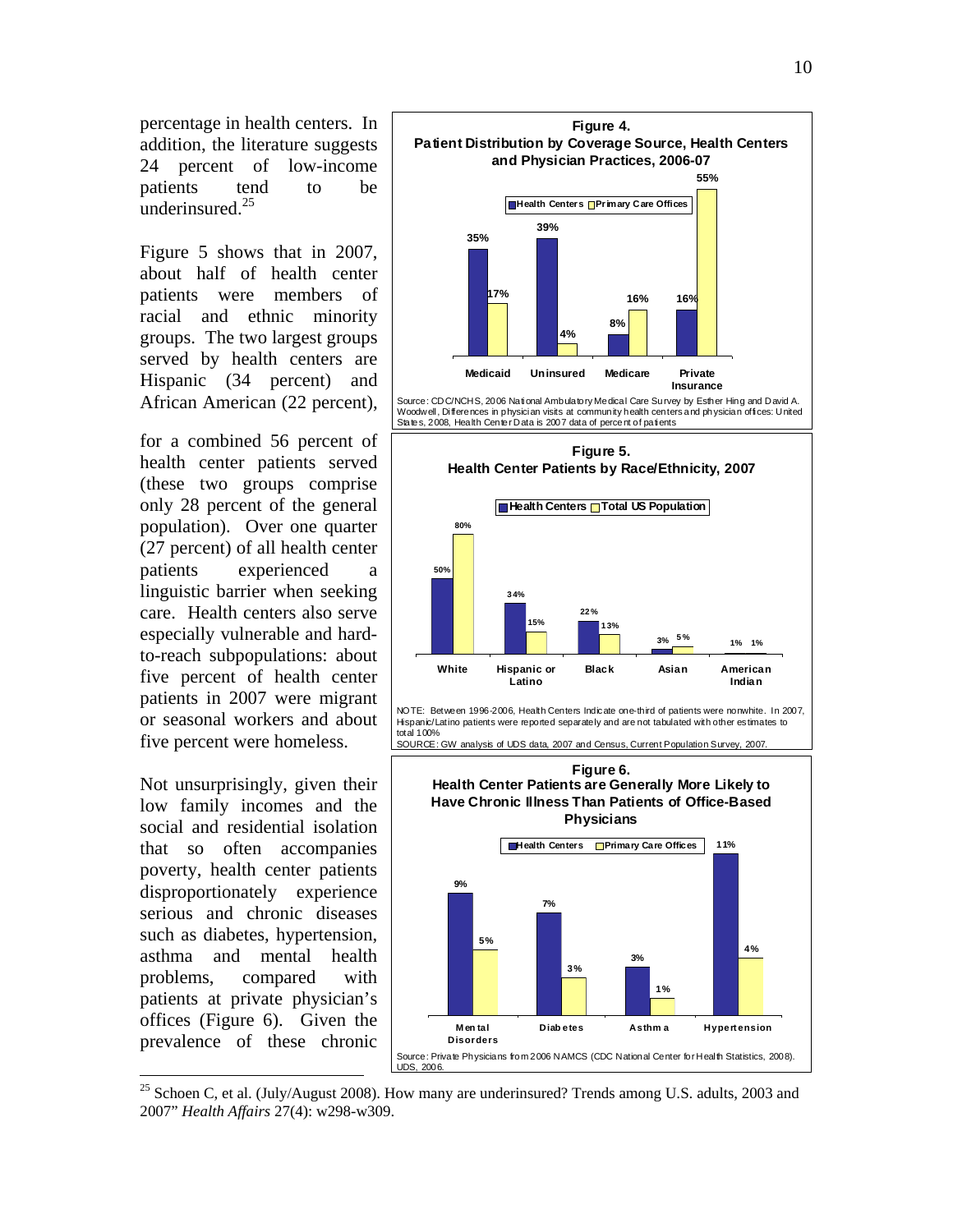11

diseases, most health centers have altered their practice patterns to improve chronic disease management, emphasizing the Chronic Care Model elements of empowered patient self-management, team-based health care, decision support and clinical information systems. More than 800 health centers participated in HRSA's Health Disparities Collaborative (HDC) initiative, an effort to create networks to encourage dissemination of best practices and quality improvement initiatives. Evaluations have demonstrated that involvement with the HDC improved the quality of care for patients with diabetes and asthma.<sup>26</sup> Health center participation has continued despite a decision by the last Administration to defund the Collaborative, but the lack of funding, the elimination of federal leadership, technical support, and disparities reduction goals have inevitably hampered the functioning of the Collaborative.<sup>27</sup>

Despite the challenges, these long-term quality improvement efforts have translated directly into cost-savings. One study found that the cost of treating patients with diabetes in health center settings was approximately \$400 less than that experienced by other primary care settings.<sup>28</sup> Other estimates indicate health centers save \$400 to \$2,200 per patient and help reduce emergency care usage by 32-36 percent.<sup>29</sup>

As with other quality improvement efforts, studies also indicate that health centers incur significant costs in implementing quality improvement initiatives. Studies indicate that implementing the changes needed to improve care in turn created other management challenges, such as the exacerbation of already existing clinical staff shortages.<sup>30</sup> Studies also suggest that the implementation burden is the most onerous for centers with a larger share of uninsured patients. $31$  One study estimated that while the diabetes quality improvement efforts were cost effective, it involved a small increase in annual administrative costs by between \$6 and \$22 per patient and did not lead to the type of revenue increases that might, from a business case perspective, cover the cost of the investment.<sup>32</sup> Although the social mission of health centers means that the "business" case" need not be strict criteria of the worthiness of a quality improvement initiative,

<sup>&</sup>lt;sup>26</sup> Landon, B., et al. (2007). Improving the management of chronic disease at community health centers. *NEJM* 356(9): 921-34.; Chin, M.H., et al. (2004). Improving diabetes care in Midwest community health centers with the health disparities collaborative. *Diabetes Care* 27(1): 2-8.; Huang, E., et al. (2007). The cost-effectiveness of improving diabetes care in U.S. federally qualified health centers. *Health Serv Res,* 42(6 Pt 1): 174-93.

 $27$  Cheung, K., et al. (2008). The perceived financial impact of quality improvement efforts in community health centers. *J Ambul Care Management* 31(2): 111-119.

<sup>&</sup>lt;sup>28</sup> Proser M, Deserving the Spotlight: Health Centers Provide High-Quality and Cost Effective Care. *J Ambul Care Management*, 2005; 28(4): 321-330.

 $29$  The Robert Graham Center, Capital Link, and the National Association of Community Health Centers, *Primary Care Payoff*, 2007. http://www.nachc.com/client/documents/issuesadvocacy/ policy-library/research-data/research-reports/Access\_Granted\_FULL\_REPORT.pdf<br><sup>30</sup> Cheung, K. et al. (2008). The perceived financial impact of quality improvement efforts in community

health centers. *J. Ambul. Care Manage*. 31(2):111-19.; Graber J, et al. (2008). Predicting change in staff morale and burnout at community health centers participating in the Health Disparities Collaborative. *Health Serv Res.* 43(4):1403-1423.<br><sup>31</sup> Cheung, K. et al. (2008). *op cit*.<br><sup>32</sup> Huang, E.S., et al. (2008). The cost consequences of improving diabetes care: The community health

center experience. *The Joint Commission Journal on Quality and Patient Safety*, 34(3), 138–146.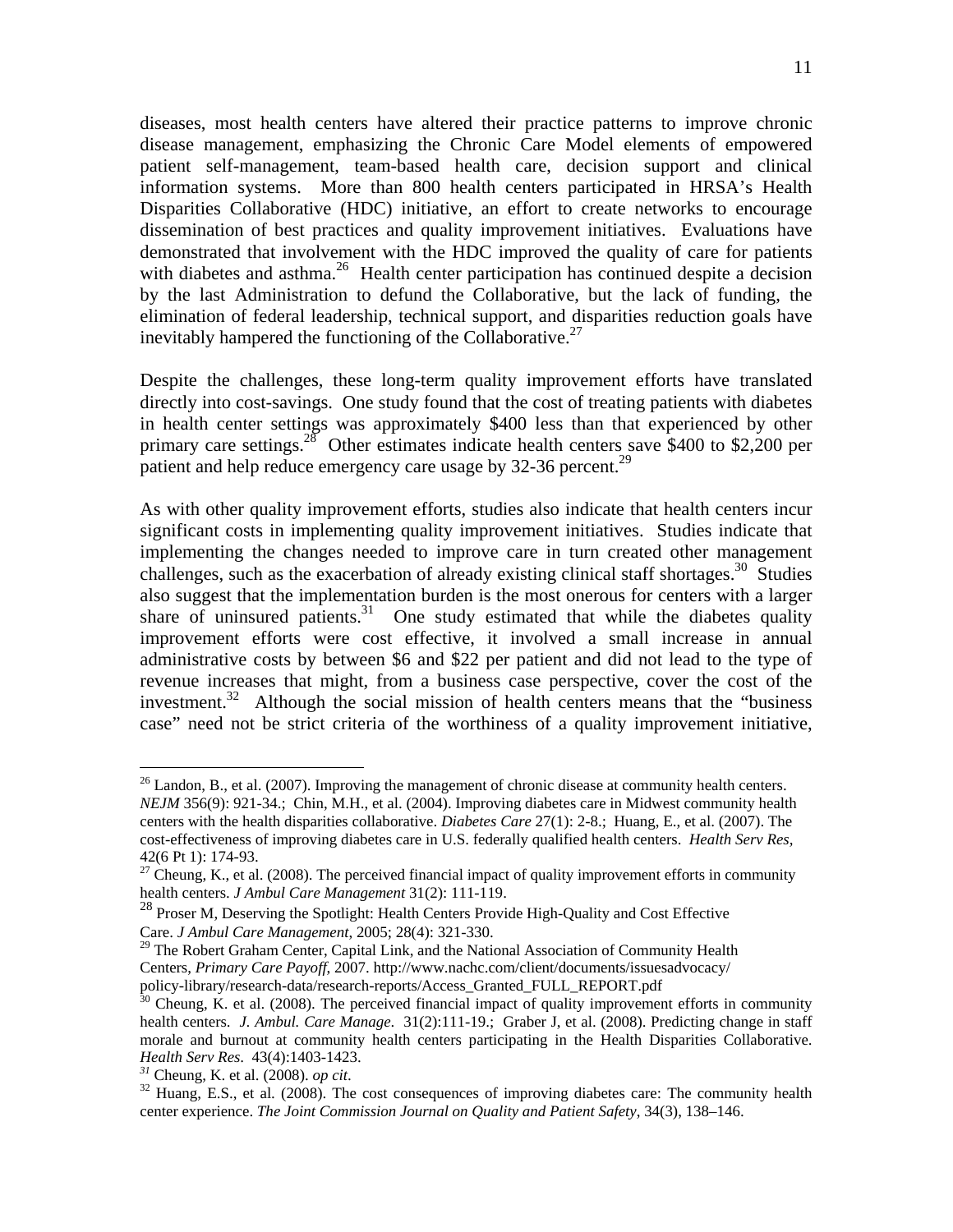health centers, like any provider, need revenues to operate. Thus, the return on investment matters, at least in the sense of expansion and sustainability.

Health centers and their patients also experience another type of hurdle that is not surprising, given their mission and the environment in which they operate: difficulties in securing necessary referrals and specialty care for their patients.<sup>33</sup> The issue is not well understood and is attributable to many factors including the geographic location of health centers and their patients, the inability to guarantee competitive reimbursement for the specialist, and the broader economic, social and cultural aspects of the general relationship between primary and specialty medical care providers in some communities (specialists may be more willing to accept a limited number of referrals from their colleagues in private practice, knowing that such referrals will be relatively modest in number because of the controlled nature of patient access to privately operated primary care practices). It is also worth noting that the difference in specialist utilization may also be attributable to the fact that some health center clinicians may judge referrals to be necessary less frequently, even for patients with advanced conditions, because such patients can, in fact, be appropriately managed in primary care. It also may be the case that health center clinicians make greater use of alternative forms of specialist consultation (e.g., telephone or email consultation) rather than a standard referral, given the modest economic environment in which they practice.

# *B. Financing Health Center Growth and Operations*

 $\overline{a}$ 

Like all health care systems, FQHCs depend on multiple revenue sources, but health centers are unique in the degree to which they depend on grant funding. Health centers also receive state and local funding in order to serve the uninsured and carry out special activities such as health and nutrition programs, the provision of care to uninsured adults with serious mental and behavioral health conditions, and the provision of care in schools, women's shelters, homeless shelters, mobile vans, and other non-traditional locations. Also, the third party payer mix is significantly different than other provider types, tipping heavily toward Medicaid and away from private health insurance.

Although this diversified funding landscape helps avoid overreliance on any single source of payment, the fragmented nature of the funding inevitably increases the cost and complexity of health center administration, as is the case with private clinical practices that participate in multiple insurance and employee health benefit plans. Unfortunately, this fragmentation can blunt the effects of quality improvement efforts by any single payer acting unilaterally, as health centers attempt to reconcile priorities, preferences, and rules from different payers. Even the potential leverage of Medicaid, the largest payer for FQHCs, is somewhat diluted since the program is often administered by multiple managed care organizations with different payment systems and incentives.

<sup>&</sup>lt;sup>33</sup> Gusmano, M.K., Fairbrother, G., and Park H. Exploring The Limits Of The Safety Net: Community Health Centers And Care For The Uninsured. *Health Affairs*, November/December 2002; 21(6): 188-194.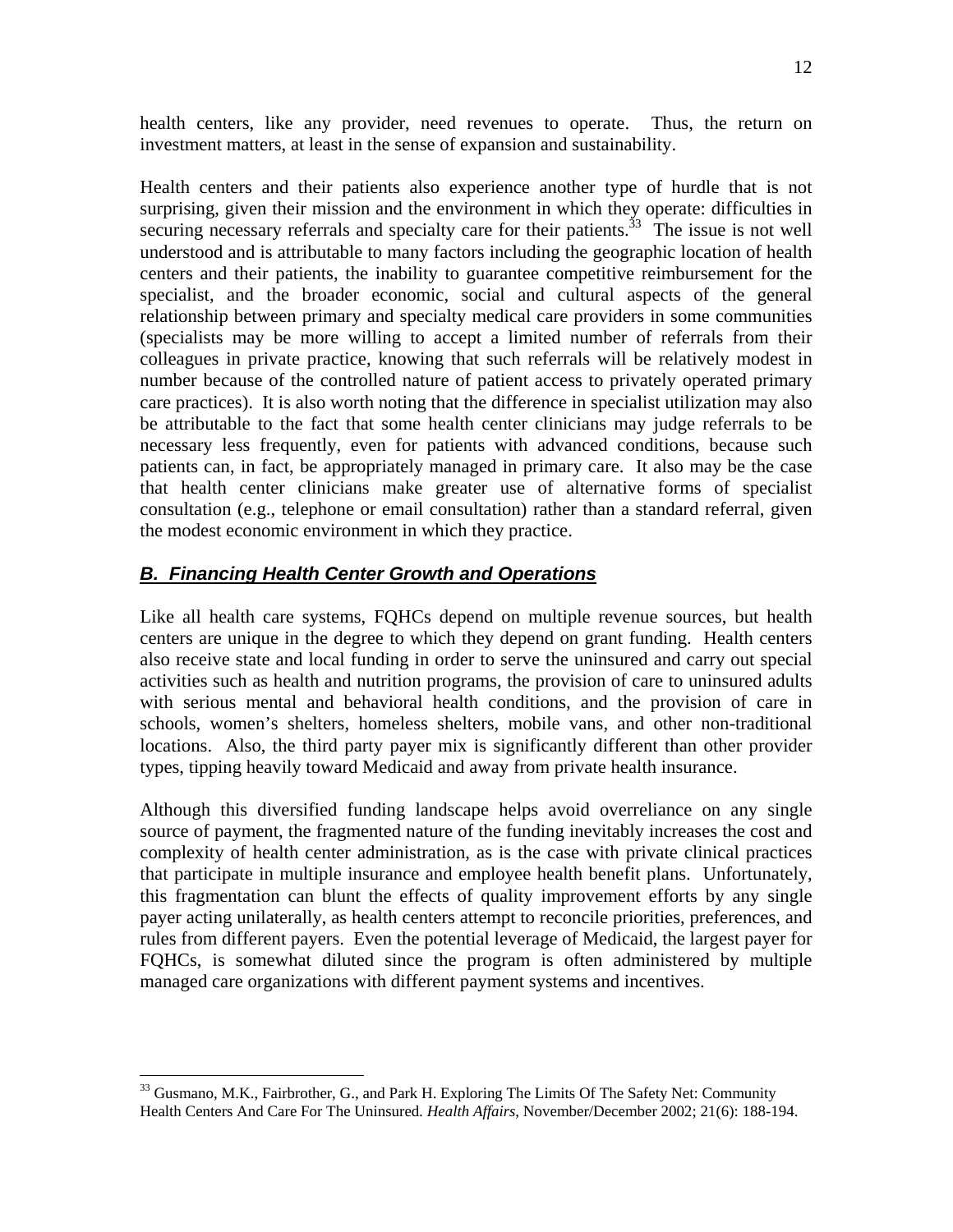FQHCs receive two primary forms of revenue: *grant revenue*, from federal, state, local or private grants; and *patient-related revenue*, from insurance or patient out-ofpocket payments. Figure 7 reveals the diversity of health center revenue sources in 2007, although the relative importance of various revenue sources varies considerably between health centers. For example, health centers that serve predominantly migrant



and seasonal farm worker populations receive significantly less Medicaid revenue, but more grant revenue than other types of centers.

Patient revenue, primarily insurance payments, is the largest income source for health centers nationally, comprising almost 60 percent of receipts, while grant funding accounts for about a third of revenue. Compared with private physician's offices, this is very low patient revenue; only four percent of patients are uninsured in private physician's offices, compared with 39 percent of patients without insurance at health centers. Revenue from other sources, comprising 6.3 percent of total revenues, is primarily made up of indigent care program revenue (disbursed through grants or paid per patient, accounting for 3.7 percent of total revenue) and other income sources, such as interest or revenue from other business interests. Studies indicate that health centers operate very close to the margin and are financially vulnerable to state and federal budget pressures and changes in coverage benefit and provider payment terms.<sup>34</sup>

### **Federal, State and Local Grant Revenue**

 $\overline{a}$ 

Grant funding accounts for about 35 percent of community health center revenues. Grants support four general purposes: (1) meeting or improving basic infrastructure and organizational needs, such as administration, rent, equipment, or operational improvements; (2) providing broad community services, such as community education or needs assessments, for which there are no specific 'patients' to bill; (3) special purposes elicited by specific grants or contracts (e.g., grants that expand dental or HIV services); or (4) subsidizing care for uninsured and underinsured patients. This fourth function sometimes means covering virtually all of the cost of a patient encounter, financing the uncovered deductibles and copays, or financing certain services and supports not covered by the patient's insurance (e.g., nutrition education, an interpretation services, eyeglasses,

<sup>34</sup> McAlearney JS. The Financial Performance of Community Health Centers, 1996–1999 *Health Affairs*, March/April 2002; 21(2): 219-225; Rosenthal MB, Fernandopulle R, Song HR, Landon B. Paying for quality: Providers' incentives for quality improvement. *Health Affairs*. 2004;23(2):127–141.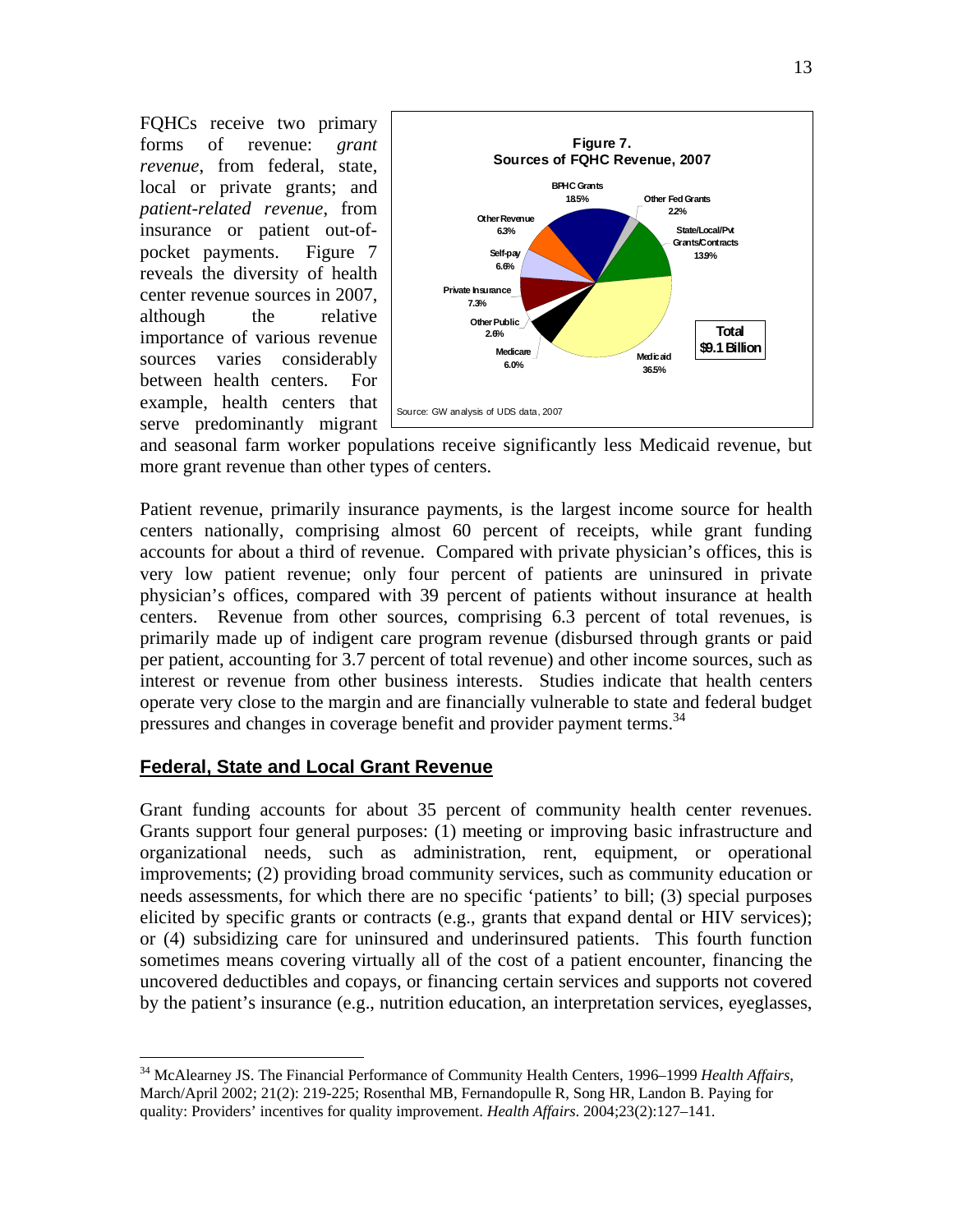longer office visits, or multiple visits in a single day to allow patients to meet with different clinical professionals without having to make multiple appointments).

Federal grants, authorized under §330 of the Public Health Service Act (often referred to as "section 330 grants") constitute the core grant funding source for FQHCs. The federal Health Resources and Services Administration's (HRSA's) Bureau of Primary Health Care (BPHC), offers four basic types of grants: (1) *new access point* grants which support new service delivery sites; (2) *expanded medical capacity* grants to expand service capacity for existing grantees; (3) *service expansion* grants which expand mental health/substance abuse or dental services via current grantees; and (4) *service area competition* grants to support new grantees or services among centers whose grants are about to expire. Total funding allocated to health centers by BPHC comprises only 18.5 percent of total FQHC revenue. In 2007, 1,067 health centers received §330 grants.<sup>35</sup> Eighty percent of total §330 funding allocated to the direct support of health center operations and growth is awarded to community health centers; the remaining 20 percent is divided among health centers serving migrant populations (about 8.7 percent of total §330 allocations), homeless (another 8.7 percent of allocations), and public housing health centers  $(1-2$  percent).<sup>36</sup> Among health centers, about 40 percent of the grant funding is awarded to urban centers and 60 percent to rural grantees.

Figure 8 shows the growth in BPHC grant funds from 1980 through 2007. Although federal funding increased nearly five-fold in nominal dollars, the actual value of those funds (after adjusting for inflation) decreased, returning to 1980 levels only in 2007; over this time period, the number of uninsured rose nearly three-fold. While the section 330 grants are relatively modest, their receipt triggers eligibility to enhanced

 $\overline{a}$ 



payment through Medicaid and Medicare, malpractice liability protection through the Federal Tort Claims Act and reduced pharmaceutical prices through HRSA's 340B Drug Pricing Program.

The American Recovery and Reinvestment Act (ARRA) provides \$2 billion in direct funding for 2009 and 2010, essentially as a special payment to health centers, outside the

 $35$  In 2007, approximately 100 'look-alikes' did not receive §330 funding, but did qualify for cost-based reimbursement from public payors. GW analysis of 2007 UDS data.

<sup>&</sup>lt;sup>36</sup> Health centers are eligible for additional funding if they provide services to special populations, such as migrant farm workers or homeless patients. Taylor, J. (2004, August). The Fundamentals of Community Health Centers. *National Health Policy Forum Background Paper.*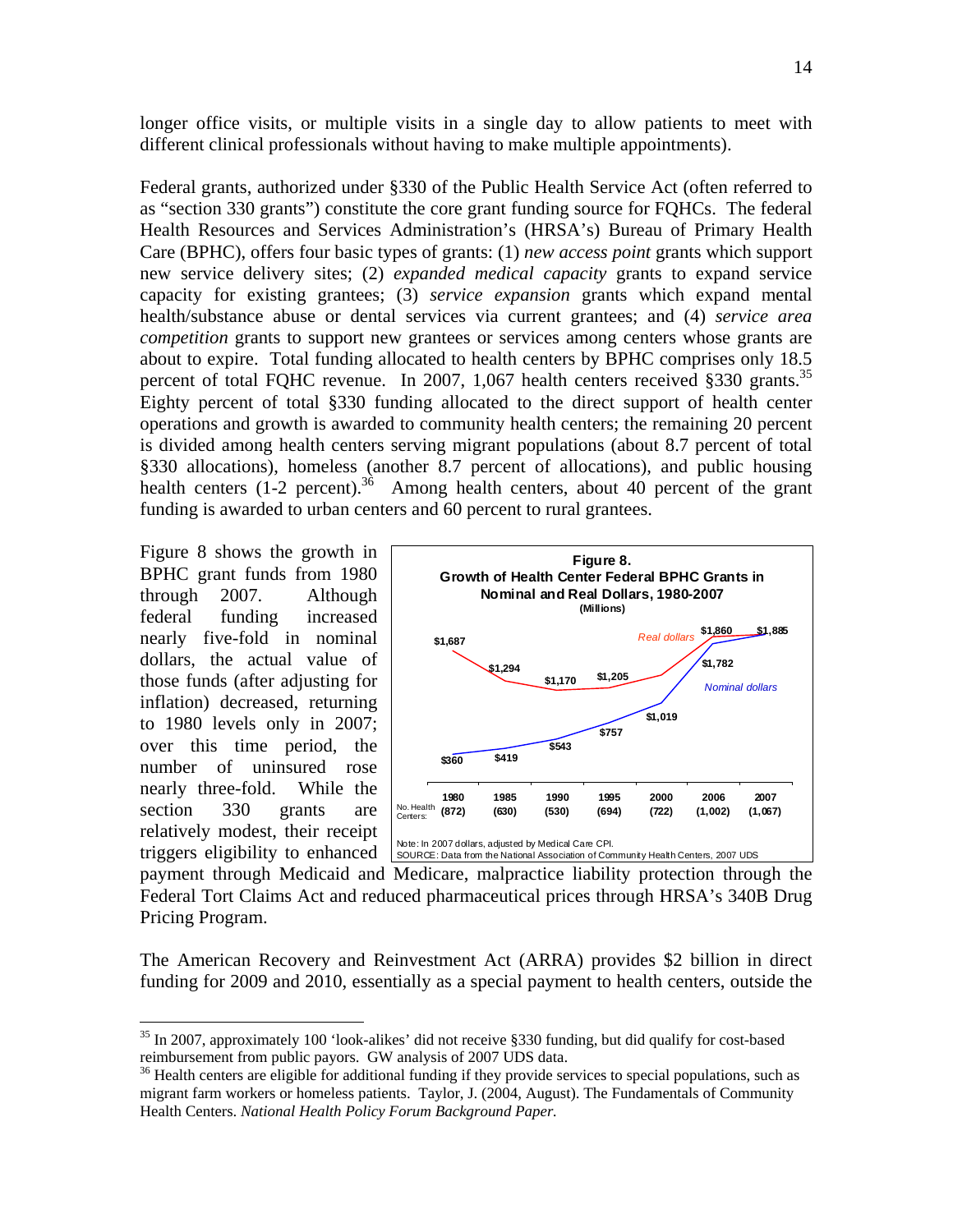normal §330 appropriations process. The ARRA funding is allotted to support two fundamental purposes. The legislation provides \$1.5 billion to improve their infrastructure with an eye toward longer term reform. Improvements made possible with this funding include capital equipment, health information technology (HIT), and site expansion, renovation, and construction. The additional funding for HIT is particularly useful for health centers that seek to develop electronic medical records and information systems to improve their status as medical homes.

The ARRA allots the remaining \$500 million to support ongoing health center operations, in recognition of the surging need for care for large numbers of uninsured patients in communities across the country. On March 2, 2009, \$155 million was awarded to 126 health centers to expand services under new access point grants.<sup>37</sup> On March 27, an additional \$338 million was released as grants to further respond to the increased demand for services, with allocations based on formulae that take into account additional patients and uninsured health center patients.<sup>38</sup> HRSA was one of the first federal agencies to disburse federal funds appropriated under ARRA, which is testimony to the ability of program administrators and grantees alike to rapidly and efficiently respond to new health care opportunities.

Grants are capped and do not automatically rise to meet an increasing demand for services. When a health center has more uninsured and underinsured patients, it will need to draw more heavily on grant funding to finance necessary care and may have fewer resources available for other purposes, including operational and infrastructure improvements. Because federal grant funding is based on appropriations and may be subject to uncertainties, such as continuing resolutions or the recent availability of stimulus funds from the ARRA, grant announcements and funding decisions may be made at various times during the year.

Health centers also rely on other smaller federal funding streams programs, including Ryan White HIV, Title X family planning, Centers for Disease Control and Prevention (CDC), Substance Abuse and Mental Health Services Administration (SAMHSA), Title V Maternal and Child Health funds, and Women, Infants and Children (WIC) nutrition services). State and local funding also help provide primary care funding to supplement §330 funding; and much of the funding comes from general revenue, dedicated taxes, federal grants to states and tobacco settlement monies.<sup>39</sup> States such as Colorado and Florida that have indigent or uncompensated care pools allow health centers to draw down primary care funds to improve capacity and subsidize care for low-income and uninsured residents.

1

<sup>&</sup>lt;sup>37</sup> Office of the White House Press Secretary. (2009, March). President Obama Will Nominate Governor Kathleen Sebelius Secretary of HHS, Announces Release of \$155 Million of ARRA Funds for Health Clinics Across America.

<sup>&</sup>lt;sup>38</sup> U.S. Department of Health and Human Services news release. (2009, March). HHS Releases \$338 Million to Expand Community Health Centers, Serve More Patients.

<sup>&</sup>lt;sup>39</sup> Wilensky, S., Rosenbaum, S., Hawkins, D., Mizeur, H. State-Funded Comprehensive Primary Medical Care Service Programs for Medically Underserved Populations: 1995 vs 2000**.** *Am J Public Health* 2005 95: 254-259.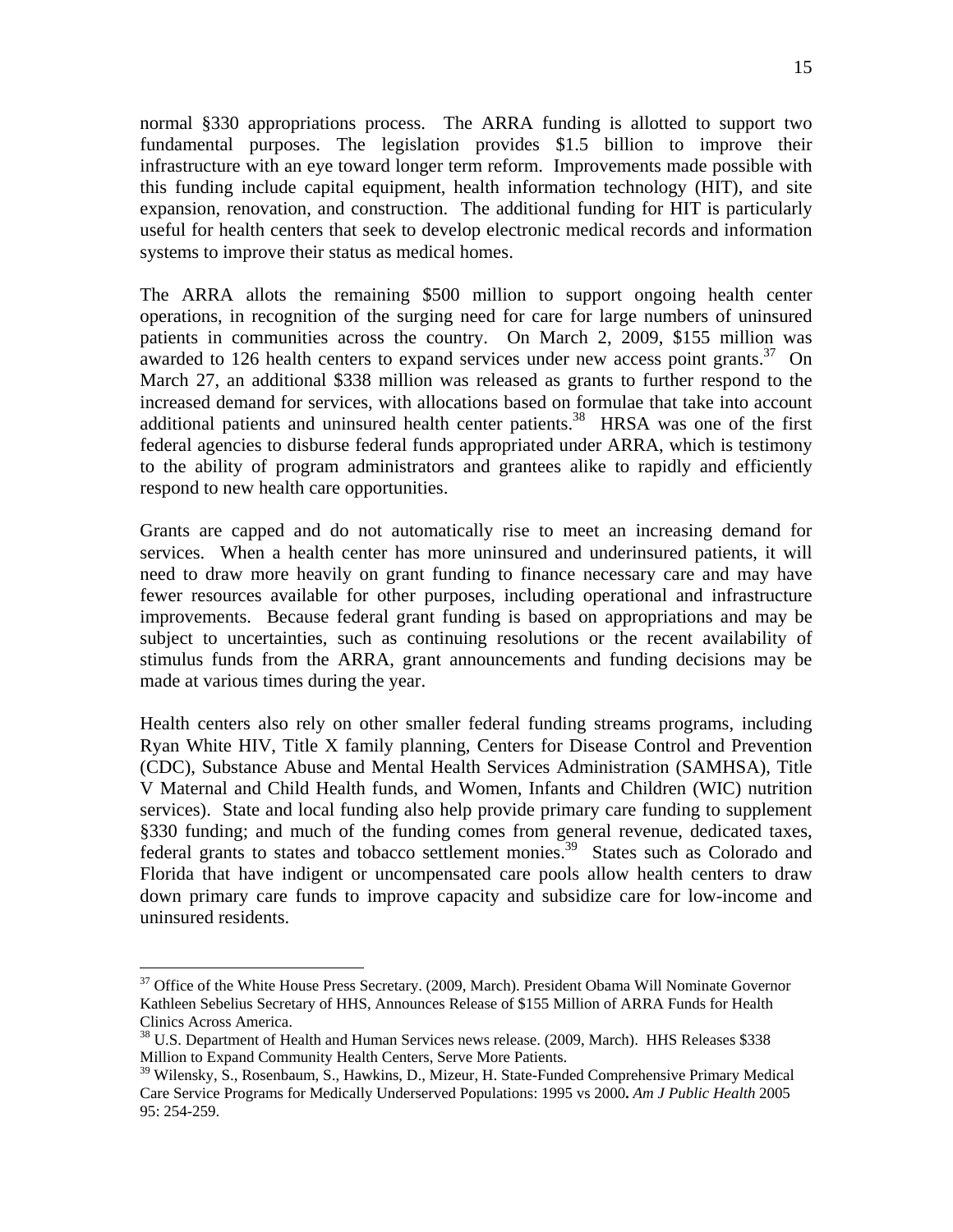Three-fifths (59 percent) of total health center revenue comes from patient-related revenue sources. Medicaid (including Medicaid administered CHIP) dwarfs other payers, providing more than one-third (36.5 percent) of total health center revenue. Other insurers account for much smaller portions: Medicare (6.0 percent), private insurance (7.3 percent), and other public (2.6 percent), which includes separate CHIP programs and other state public insurance programs such as high risk pools. Patient self-payments (sliding scale payments from uninsured patients and copayments or coinsurance from insured patients) contribute 6.6 percent of total revenue. Unlike grant funds, patientrelated revenues generally rise or fall (excluding managed care) with the utilization of services; when there are more insured patients, insurance revenues rise. However, a critical deficiency of insurance-based payments is that they usually only flow for insured patients, and do not help meet the service costs of uninsured or underinsured health center patients, or uninsured services such as dental care for a patient with private health insurance that excludes dental coverage. A few states provide uncompensated or indigent care payments to health centers for serving uninsured patients, usually based on volume of service to the uninsured, but these funds are typically not intended to help finance care for underinsured patients.

However, it is critical to consider whether insurance payment rates—especially private insurance rates—are adequate to meet the costs of serving health center patients and whether payment levels change to meet varying service needs. Since health centers provide comprehensive care that is not available in other ambulatory settings (and thus not reflected in most reimbursement rates), most insurance payments do not cover the cost of the care provided at health centers. Medicaid is required to reimburse health centers on a cost related basis, and thus is the only payer where revenue closely mirrors patient costs. In the case of private insurance, for example, payments as a proportion of total payments (7.3 percent) stand at half the level of privately insured patients as a proportion of total health center patients (15 percent).

In addition, health centers receive out-of-pocket payments directly from patients. But since health centers adjust charges in relation to the patient's ability to pay, the total amount of revenue recovered through direct patient payments, 6.6 percent in 2007, is far smaller than the amount received by private physicians. Patient nonpayment of even modest charges is an issue, although the level of revenues received from patients served by health centers is small enough to make the problem of non-recovery less problematic than it is for some private practices. Non-payment and slow payment by private insurers or managed care organizations in which health centers participate is a larger problem; outstanding receivables can be high at health centers, just as they are in private practice, forcing centers to borrow against lines of short term credit, sometimes at high interest rates. $4\overline{0}$ 

1

<sup>&</sup>lt;sup>40</sup> Hayashi, S.A., Finnegan, B, Shin, P, Jones, E & S Rosenbaum. (April 2009). Examining the Experiences of Puerto Rico's Community Health Centers Under the Government Health Insurance Plan. Geiger Gibson/RCHN Community Health Foundation Research Collaborative, Policy Research Brief No. 8.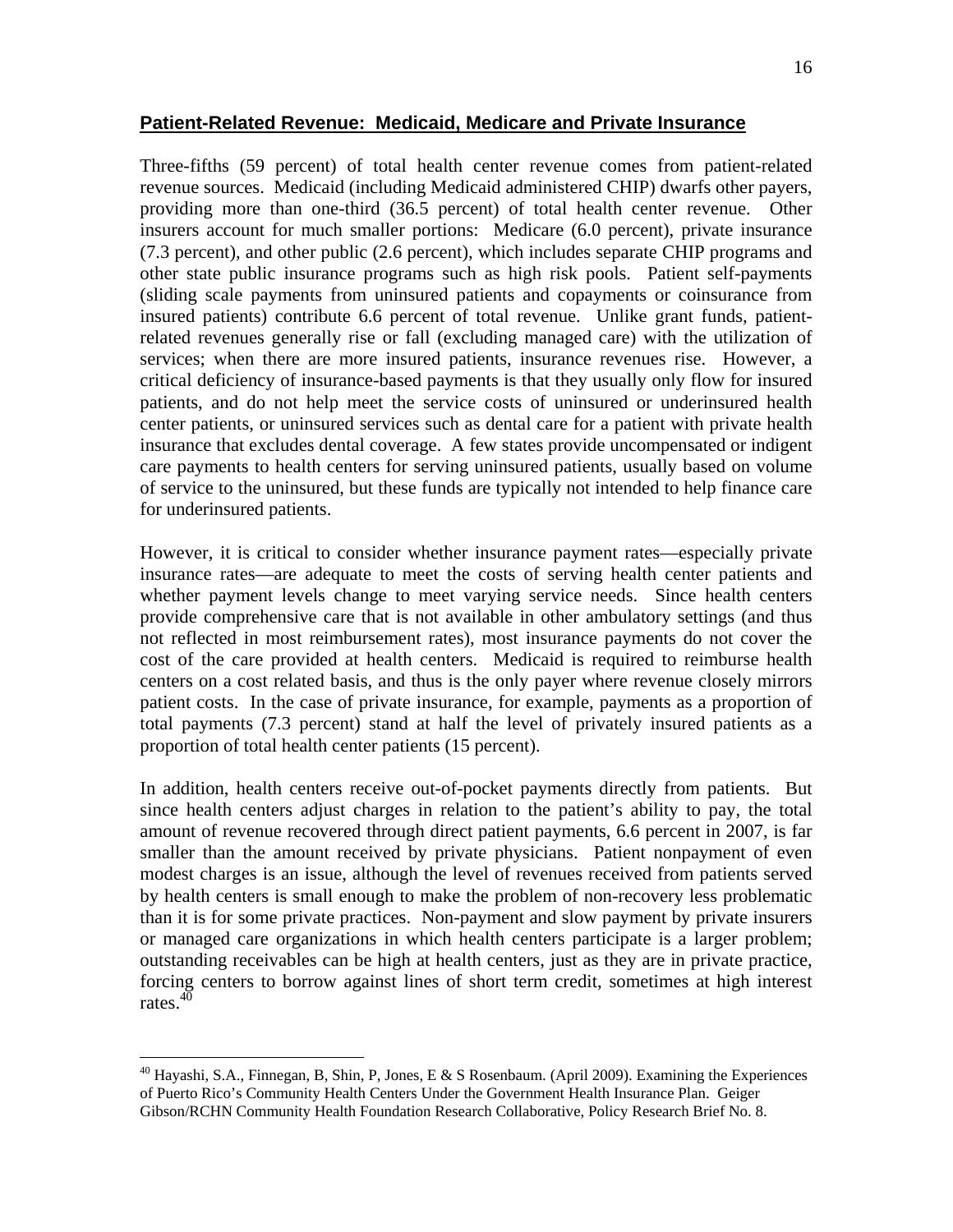#### *Medicaid*

Medicaid is the largest single revenue source for FQHCs. During the 1970s and 80s, health centers struggled financially because Medicaid payments were often too low to cover the cost of serving Medicaid-enrolled patients. This serious underpayment in relation to the cost of care led health centers to divert a portion of their federal (or state and local) grant funds to subsidize Medicaid losses, making it harder for health centers to serve uninsured patients. This situation resulted in the enactment of a special cost-based "FQHC" payment policy under both Medicaid and Medicare.

In creating the FQHC payment system in 1989 (which has been subsequently amended as described below), Congress established a central tenet of health center reimbursement: given the special mission of health centers to serve the uninsured and to support medically underserved communities and populations, public payers—even when their payment is made via sponsorship of a managed care or insurance arrangement under Medicare, Medicaid, or CHIP—should assure that health center payments are reasonably related to the cost (as determined by federal principles of cost accounting)<sup>41</sup> of furnishing covered services to patients who are sponsored by public insurance programs. The payment rate was to be computed on an all-inclusive per visit basis known as an encounter; FQHCs were paid a set amount per visit for "FQHC services" which are defined to include a specific bundle of services (Exhibit 1), sometimes referred to as "core" FQHC services.<sup>42</sup> "FQHC services" include services provided by the following:

• Physicians

 $\overline{a}$ 

- Physician Assistants and Nurse Practitioners
- Clinical Social Workers
- Clinical Psychologists
- Nurses providing home health services (only in areas with a shortage of home health agencies)

The FQHC payment for these core services is provided regardless of the actual services delivered during that visit. Under the original FQHC provisions, and in some states today, adjustments are made retroactively if the estimated payments do not correspond with reasonable costs. Health centers receiving Section 330 grants are required by the Public Health Service Act to provide additional services, known as 'core' services (Exhibit 1). Medicaid is not required to cover these services unless they are mandated Medicaid services, part of a state's ambulatory care service, part of the EPSDT program, or a core FQHC service.

<sup>&</sup>lt;sup>41</sup> Rosenbaum, S., Shin, P., et al. (2000). Health Centers' Role as Safety Net Providers for Medicaid Patients and the Uninsured. Kaiser Commission on Medicaid and the Uninsured.

<sup>&</sup>lt;sup>42</sup> In addition, states pay health centers for other covered services furnished to health center patients and may or may not use the cost-based payment formula for these services.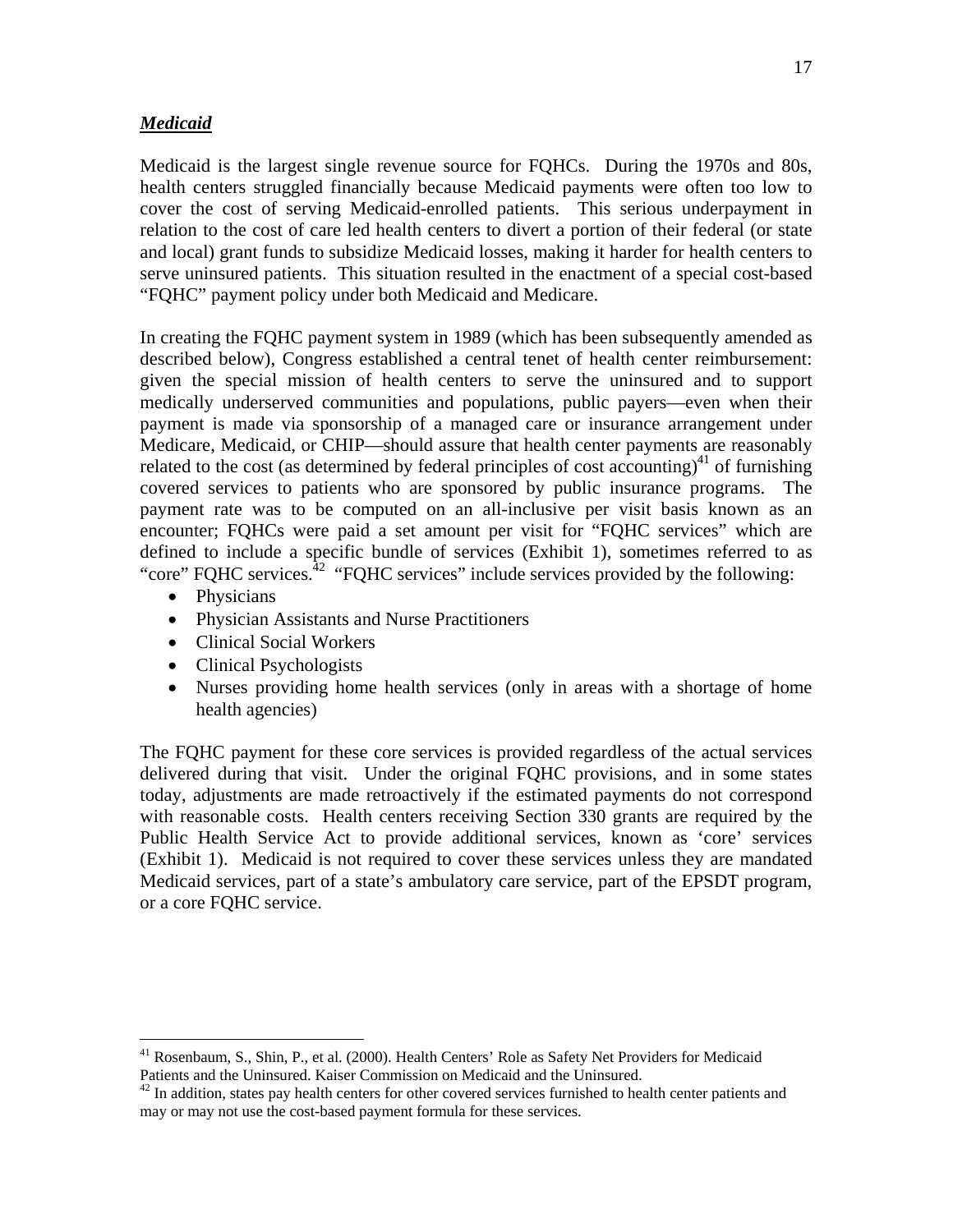| Exhibit 1. Core Services required by Section 330 of the Public Health Service Act                       |                                                     |  |
|---------------------------------------------------------------------------------------------------------|-----------------------------------------------------|--|
| Primary care                                                                                            | <b>Immunizations</b>                                |  |
| Preventive services, including prenatal and<br>٠                                                        | Preventive dental services                          |  |
| perinatal                                                                                               | Voluntary family planning services                  |  |
| Well child services, including eye, ear, and<br>$\bullet$                                               | Case management                                     |  |
| dental screening                                                                                        | Referral to appropriate specialty services          |  |
| Diagnostic laboratory and radiologic<br>٠                                                               | Enabling services such as outreach,                 |  |
| services                                                                                                | transportation, and translation services            |  |
| Cancer screening                                                                                        | Patient and community education on the availability |  |
| Screening for communicable disease, high<br>$\bullet$                                                   | and proper use of health services                   |  |
| cholesterol, and elevated blood lead levels                                                             |                                                     |  |
| Note: Core services also include other ambulatory services identified in each State Planning Amendment. |                                                     |  |
| Source: 42 USCS § 254b (Section 330 of the Public Health Service Act).                                  |                                                     |  |
| http://bphc.hrsa.gov/about/legislation/section330.htm                                                   |                                                     |  |

The FQHC payment system means that in the case of Medicaid, FQHCs may be paid more than private physicians (who in many states are seriously underpaid under Medicaid, at least in relation to Medicare). This higher payment policy reflects the broader array of services furnished by FQHCs, the heavier burden of illness experienced by health center patients, and health centers' low participation in private insurance and their resulting inability to shift cost to private health insurers.<sup>43</sup>

The impact of this change is illustrated by comparing financial and patient data from before and after the FQHC Act was passed. In 1985, 28 percent of health center patients were covered by Medicaid, but Medicaid only accounted for 15 percent of revenues (Figure 9). By 2007, Medicaid revenue and patient loads were more closely aligned, with Medicaid comprising 35 percent of patients and 37 percent of revenues.



Federal policies have been modified since the FQHC methodology was developed. The Balanced Budget Act of 1997 called for phasing out cost-based reimbursement by 2003, but the deadline was later extended to  $2005<sup>44</sup>$  Congress subsequently modified this approach, instead developing a prospective payment system (PPS) in 2000 for Medicaid

<sup>&</sup>lt;sup>43</sup> Zuckerman, S, D. Miller and E. Pape. (2009, February). Missouri's 2005 Medicaid cuts: How did they affect enrollees and providers? *Health Affairs* 28(2): w334-345. 44 *Ibid.*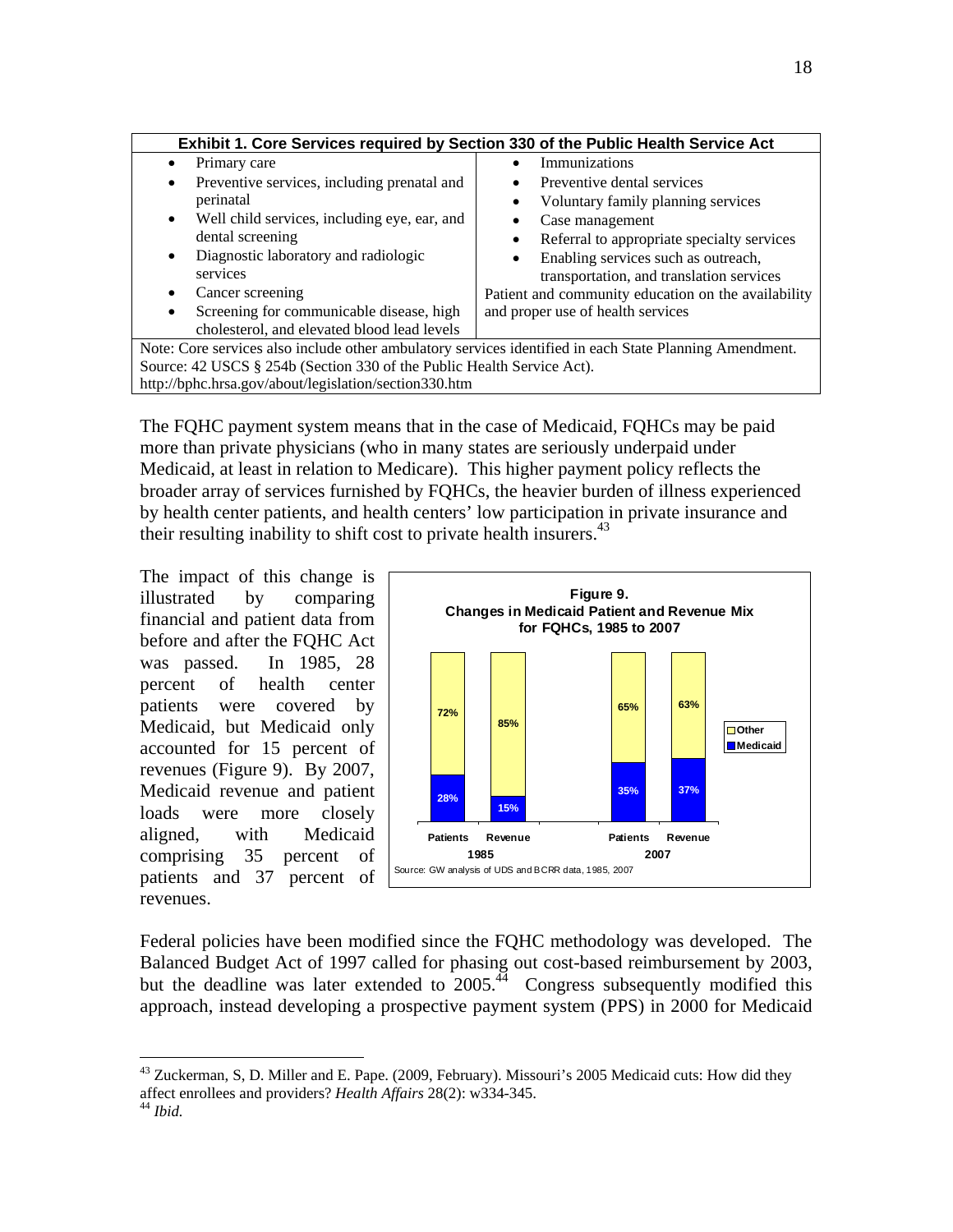payments for FQHC services as part of the Medicare, Medicaid and SCHIP Benefits Improvement and Protection Act (BIPA).<sup>45</sup>

Under PPS, the FQHC Medicaid per visit payment is based on the average allowable costs from earlier years, updated annually for inflation using the Medicare Economic Index (MEI).<sup>46</sup> Thus, if a health center's actual costs per visit rise faster than the inflation index, its PPS payment rate will lag behind actual costs, leading to losses over time, but if actual costs at a health center rise more slowly than the inflation index, the payment rate will be above actual costs and the health center's efficiency will be rewarded. BIPA also allows states to implement alternative payment methodologies (APMs), including the use of other inflation indices and regular rebasing with more recent cost data, as long as they do not pay less than what FQHCs would have received under PPS and as long as each FQHC agrees to the change in payment terms.<sup>47</sup>

Payments must also be adjusted for changes in health center scope of service. Request for changes in PPS rates due to the addition of wholly new services, such as dental and on-site pharmacy, are generally approved by state. States are much more reluctant to approve rate adjustments that involve discrete changes; for example, participation in the Health Disparities Collaboratives, adoption of health information technologies, and in some cases, the expansion of existing services.

For states whose CHIP programs are operated as part of their Medicaid programs, Medicaid FQHC reimbursement policies apply as well. Under the recent Children's Health Insurance Program Reauthorization Act, the PPS system for FQHCs is extended to separate state CHIP programs, effective October 2009, with the amendments affecting

both direct payments by state CHIP agencies and payments related to the provision of care under managed care contracts.

A 2007 survey found that 17 of the 40 states, and the District of Columbia, that responded were using the PPS. Eleven states were using an APM, and ten states used both PPS and APM systems to set payment rates (Figure 10).<sup>48</sup> In Colorado, FQHCs receive the higher of the two rates, which is often



<sup>45</sup> Pub. L. 106-554. Taylor, J. (2004).

1

<sup>46</sup> Taylor, J. (2004).

<sup>&</sup>lt;sup>47</sup> Shin, P., Finnegan, B., Schwartz, R. (2007). State policy report #17: 2007 Update on the status of the Medicaid Prospective Payment System in the States. *National Association of Community Health Centers*. August 2007.

<sup>48</sup> *Ibid.*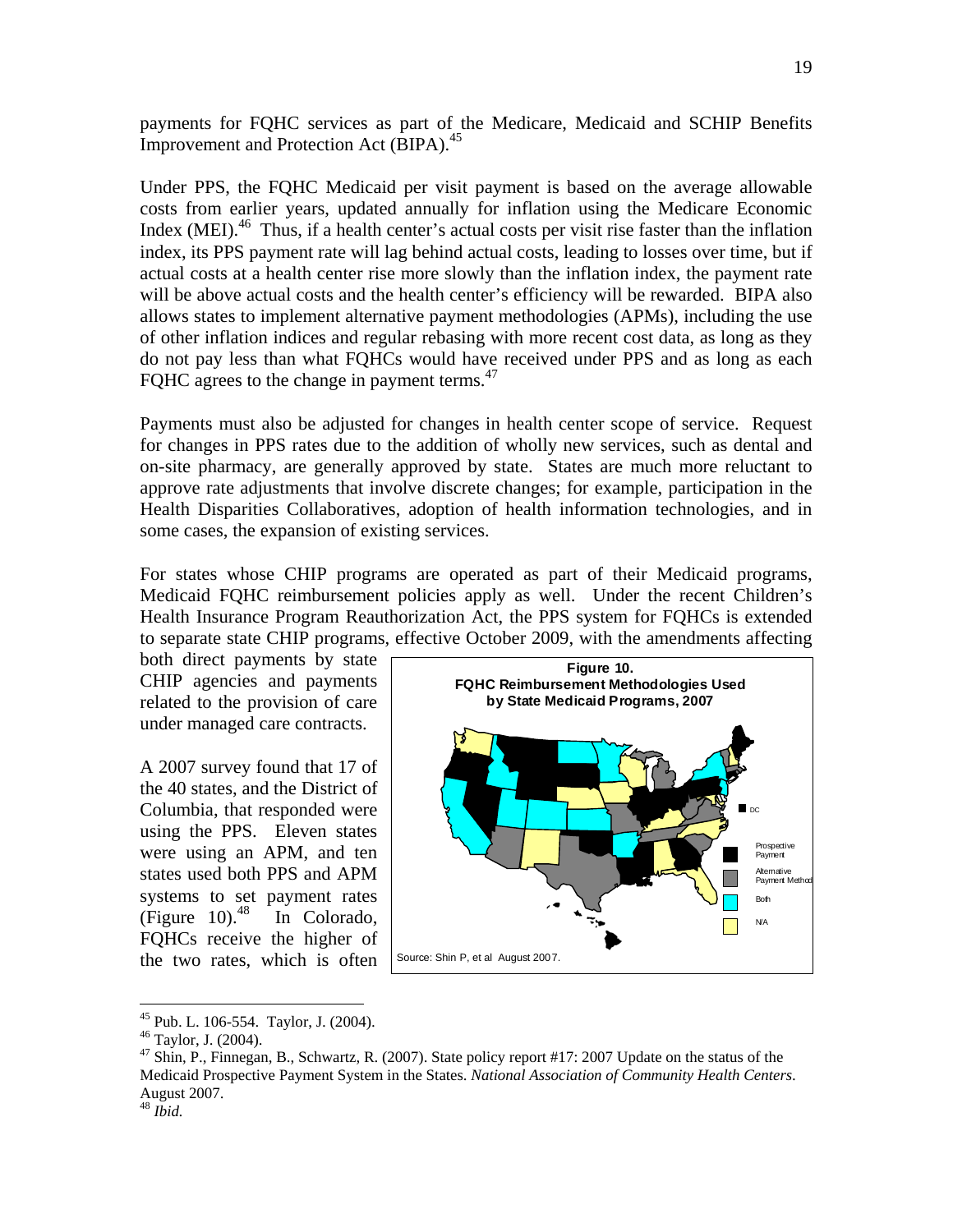the cost-based APM estimated rate. Results from the survey indicate a wide range in state Medicaid FQHC payment rates for FQHC services, from a low of \$77 (on average) in Pennsylvania to a maximum of \$315 (on average) in Minnesota, due to varying bundle of services covered.

In addition, even though federal policies regarding adjustment of payments to reflect changes in scope of service, states may fail to maintain updating policies. Despite the requirement to have a process in place to adjust rates following a change in the scope of services, 12 states did not have such a system in  $2007<sup>49</sup>$  FQHCs generally do not require change of scope approval from HRSA when certain services are already within scope at another site and the change serves to improve or maintain access without additional Section 330 funding. However, in the move to PPS, much of the confusion surrounding a change in scope rests on the lack of guidance on how a state or FQHC should define allowable changes in scope, including adoption and use of information technology. Because states will not make changes to the rate without first having documentation of actual costs (e.g., for a six month period), FQHCs have little financial incentive to make significant changes and risk carrying costs that may not be fully covered.

The PPS system has other limitations that create various challenges. The 2007 survey found that the number of billable visits per day varies between states, and many states do not allow more than one billable visit per day.<sup>50</sup> FQHCs in states that only pay for one visit per day—regardless of what services are provided during that visit—are much more likely to be at financial risk, especially when providing care to patients with comorbidities or complications. This creates a disincentive to provide multiple services on the same day, despite the fact that it is more convenient for the patient to schedule medical and mental health appointments on the same day.

Managed care supplemental payments (called "wraparound payments") are another problematic issue within Medicaid. Although the wraparound payment, which represents the difference between the PPS rate and the payment paid by a Medicaid managed care plan, is a required payment, a 2007 survey found that health centers in several states commonly experienced delayed payments. A recent GW study documented an extreme version of this pattern in Puerto Rico, which should be covered by the FQHC provisions of law, yet only seven percent of health center operating revenues in Puerto Rico were from Medicaid, despite 65 percent of health center patients being covered by Medicaid.<sup>51</sup> Similarly, a 2005 GAO report found that some states' PPS rates failed to reflect the reasonable cost of core FQHC services, as required by  $\text{law}^{\text{52}}$ 

An additional issue involves payments to health centers that are not covered by the FQHC payment formula. There are two dimensions to this problem. The first is the

 $^{49}$  Ibid.

<sup>&</sup>lt;sup>50</sup> *Ibid.*<br><sup>51</sup> Hayashi, Finnegan, Shin, Jones & Rosenbaum, (2009).

<sup>&</sup>lt;sup>52</sup> Government Accountability Office. (2005). Health Centers and Rural Clinics: State and Federal Implementation Issues for Medicaid's New Payment System. GAO-05-452. http://www.gao.gov/new.items/d05452.pdf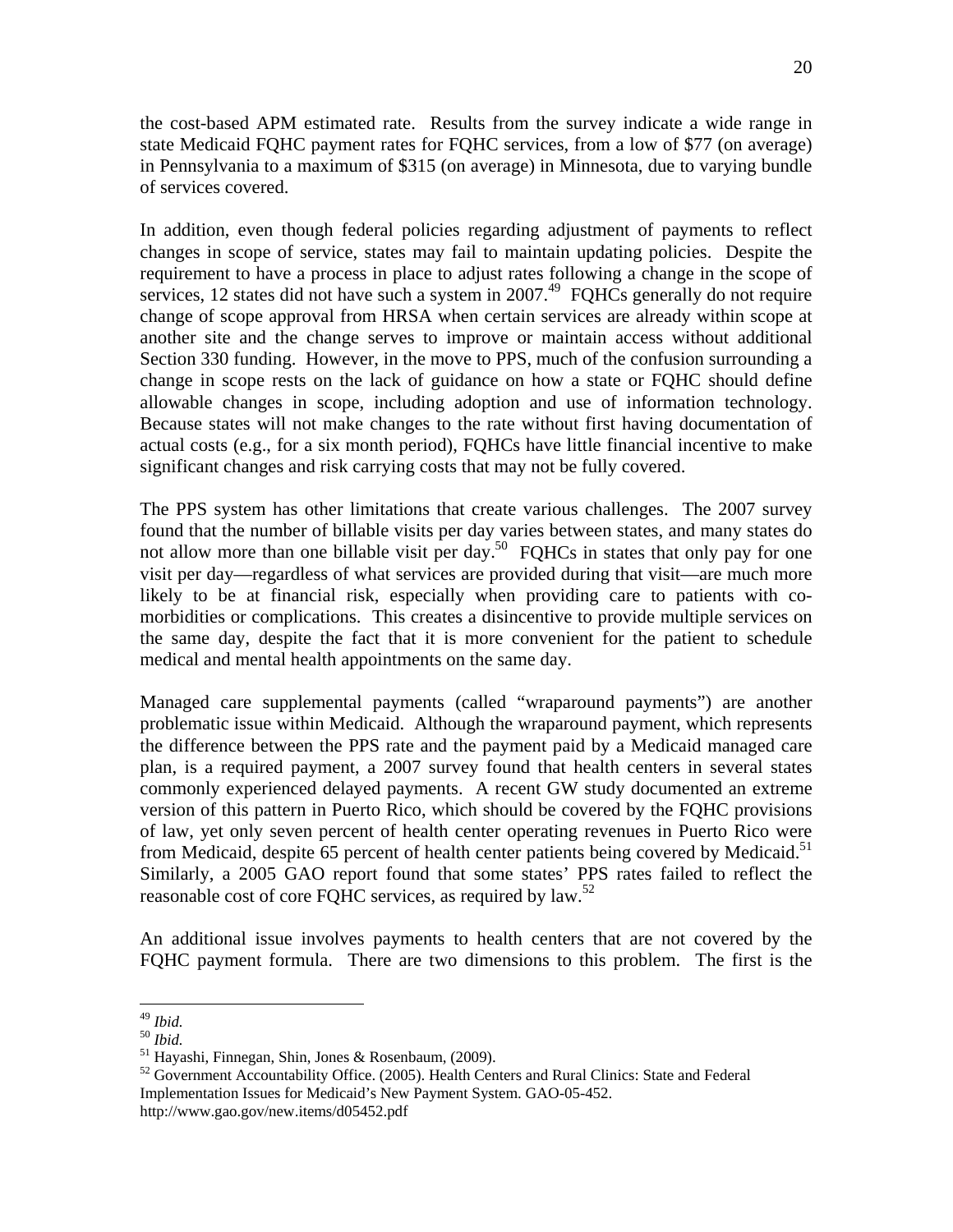failure to provide payment at the PPS payment rate for covered medical assistance benefits and services that are covered under state Medicaid plans, but are not part of the core FQHC bundle of services. Examples of covered benefits that fall outside the PPS payment structure include dental, vision, and eye care. The second dimension of this problem entails health center service costs that are simply unrecognized under state Medicaid payment systems, regardless of the formula used. These services may be crucial to the success of health care for vulnerable populations—and thus to the successful outcome of care for Medicaid-insured patients—but simply unrecognized by the state Medicaid agency. Translation and non-emergency transportation costs are salient examples of such services, as well as the services of health educators, nutritionists, home visiting teams, case managers and other patient support providers. Although these services may be essential to ensure successful clinical outcomes for at-risk patients, they are frequently excluded from the scope of reimbursable care. Furthermore, states differ regarding what is considered a billable visit. For example, a social worker (who is not a clinical social worker) may not be reimbursed at the PPS rate. These differences extend to optometrists and mid-level providers as well.

A subtler problem, but critical in the context of this analysis, is that PPS rates are not adjusted for the quality of services provided by health centers; payment rates do not include adjustments for quality-enhancing changes that do not alter the scope of service. For example, participating in the Health Disparities Collaboratives, discussed above, would not result in payment enhancements since participating in the HDC changes practice patterns at the health center but *does not* expand the scope of service. In addition, the method of updating the prospective payment rate by the Medicare Economic Index assumes that the services provided by health centers are constant over time, whereas in reality, health centers tend to expand the scope of services they provide over time to better serve the needs of the community, by adding mental health, obstetric, or dental services, for example.

Medicaid and SCHIP financing have significant implications, particularly for children. Even as the number of uninsured children has decreased since SCHIP was implemented, health centers continue to serve as medical homes for uninsured children. Figure 11 shows that, while the number of uninsured children has decreased by three percent since 2002, health centers reported an 18 percent increase in the

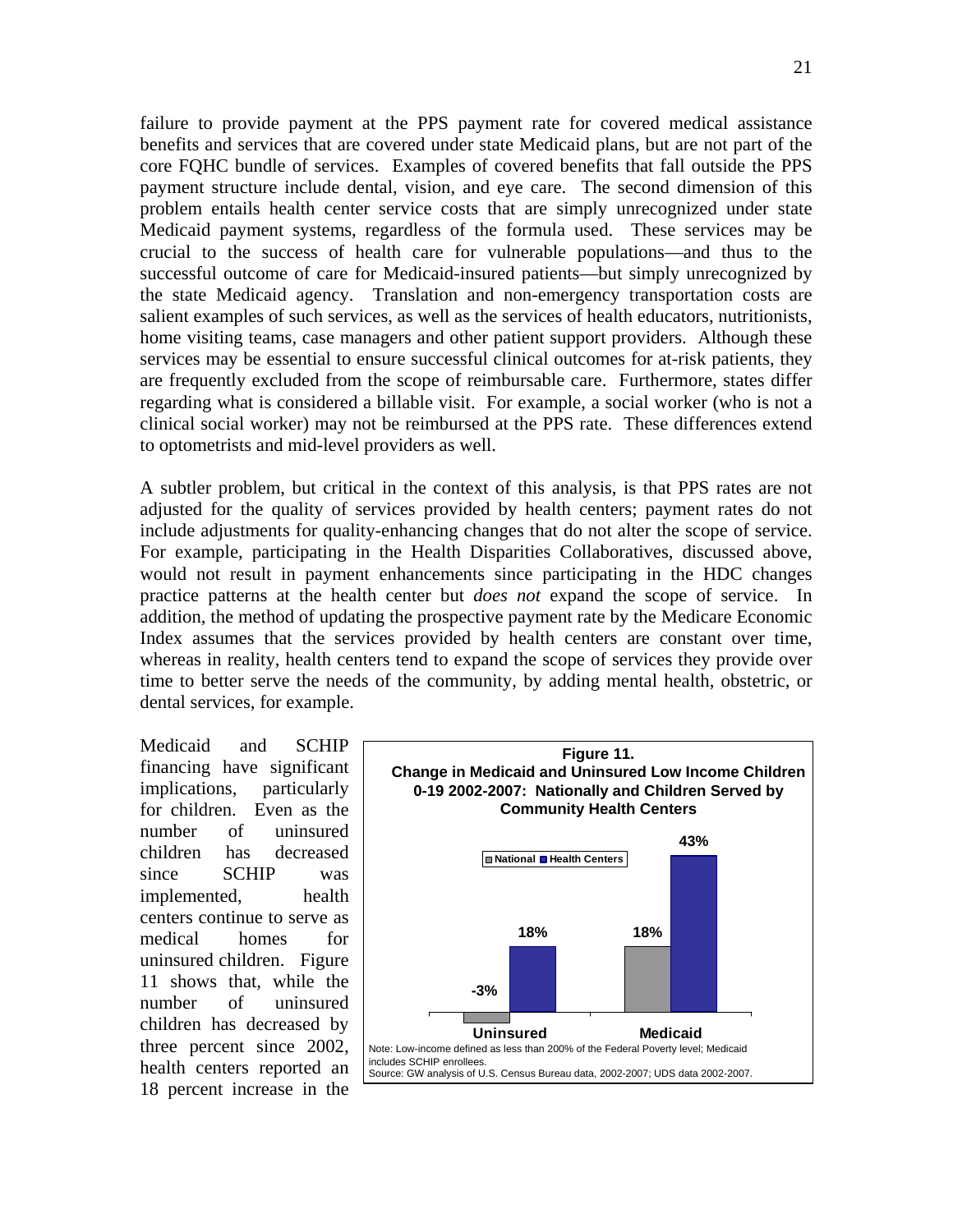number of uninsured children served.

#### *Medicare*

 $\overline{a}$ 

Medicare reimbursement issues parallel the Medicaid landscape to some extent, but the approach taken to implementation of the payment system in 1991 has created a situation in which Medicare payments perennially lag behind health center costs. This lag is increasingly problematic as the number of Medicare beneficiaries who receive care at health centers is surging, along with the number of uninsured patients. The number of elderly health center patients has increased by 89 percent since 1996, while the total U.S. elderly population grew by only 12 percent over the same time period. Given that most elderly health center patients are low-income, many of them also rely on Medicaid to cover the cost of care; however, Medicaid agencies are not expected to supplement Medicare payments up to the Medicaid rate, since Medicare is the primary insurer. While the elderly make up a relatively small proportion of health center patients (seven percent), Medicare only accounts for six percent of health center revenues.

As with Medicaid, Medicare pays the FQHC rate for a "core" set of FQHC services, including FQHC Primary Preventive Services (denoted by  $*$  in Exhibit 2).<sup>53</sup> In addition, FQHCs provide numerous other services which are reimbursed under Medicare, but not at the higher FQHC rate.

| <b>Exhibit 2. Covered Benefits Furnished to Medicare Beneficiaries</b>                                                                                                                                                                                                                                                                                                                                                                                                                                                                                                                                                                                                                                                                                                                                                                                                                                                                 |                                                                                                                                                                                                                                                                                                                                                                                                                                                                                                                                                                                                                                                                                                                            |  |
|----------------------------------------------------------------------------------------------------------------------------------------------------------------------------------------------------------------------------------------------------------------------------------------------------------------------------------------------------------------------------------------------------------------------------------------------------------------------------------------------------------------------------------------------------------------------------------------------------------------------------------------------------------------------------------------------------------------------------------------------------------------------------------------------------------------------------------------------------------------------------------------------------------------------------------------|----------------------------------------------------------------------------------------------------------------------------------------------------------------------------------------------------------------------------------------------------------------------------------------------------------------------------------------------------------------------------------------------------------------------------------------------------------------------------------------------------------------------------------------------------------------------------------------------------------------------------------------------------------------------------------------------------------------------------|--|
| Physician Services;*<br>$\bullet$<br>Services of nurse practitioners, physician<br>$\bullet$<br>assistants, and certified nurse midwives;*<br>Visiting nurses to the homebound;*<br>$\bullet$<br>Clinical psychologist and clinical social<br>$\bullet$<br>worker services;*<br>Services of registered dietitians or<br>٠<br>nutritional professionals for diabetes<br>training services and medical nutrition<br>therapy;*<br>Medical social services;<br>٠<br>Nutritional assessment and referral;<br>٠<br>Preventive health education;<br>$\bullet$<br>Children's eye and ear examinations;<br>$\bullet$<br>Prenatal and post-partum care;<br>٠<br>Well child care, including periodic<br>screening;<br>Immunizations, including tetanus-<br>$\bullet$<br>diphtheria booster and influenza vaccine;<br>Management training services;**<br>$\bullet$<br>Colorectal cancer screening tests;**<br>* Denotes core FQHC Medicare service | Screening mammography;**<br>$\bullet$<br>Voluntary family planning services;<br>Taking patient history;<br>٠<br>Blood pressure measurement;<br>٠<br>Weight measurement;<br>$\bullet$<br>Physical examination targeted to risk;<br>$\bullet$<br>Visual acuity screening;<br>$\bullet$<br>Hearing screening;<br>٠<br>Cholesterol screening;<br>٠<br>Stool testing for occult blood;<br>٠<br>Dipstick urinalysis;<br>Risk assessment and initial counseling<br>٠<br>regarding risks;<br>Screening pap smears and screening pelvic<br>$\bullet$<br>exams;**<br>Prostate cancer screening;**<br>٠<br>Diabetes outpatient self-management<br>٠<br>training services;**<br>Bone mass measurements;** and<br>Glaucoma screening.** |  |
| ** Must be furnished by FQHC physician or practitioner.                                                                                                                                                                                                                                                                                                                                                                                                                                                                                                                                                                                                                                                                                                                                                                                                                                                                                |                                                                                                                                                                                                                                                                                                                                                                                                                                                                                                                                                                                                                                                                                                                            |  |

<sup>&</sup>lt;sup>53</sup> Medicare Benefit Policy Manual, Chapter 13: Rural Health Clinic and Federally Qualified Health Center Services (Rev. 49, 03-31-06). http://www.cms.hhs.gov/manuals/Downloads/bp102c13.pdf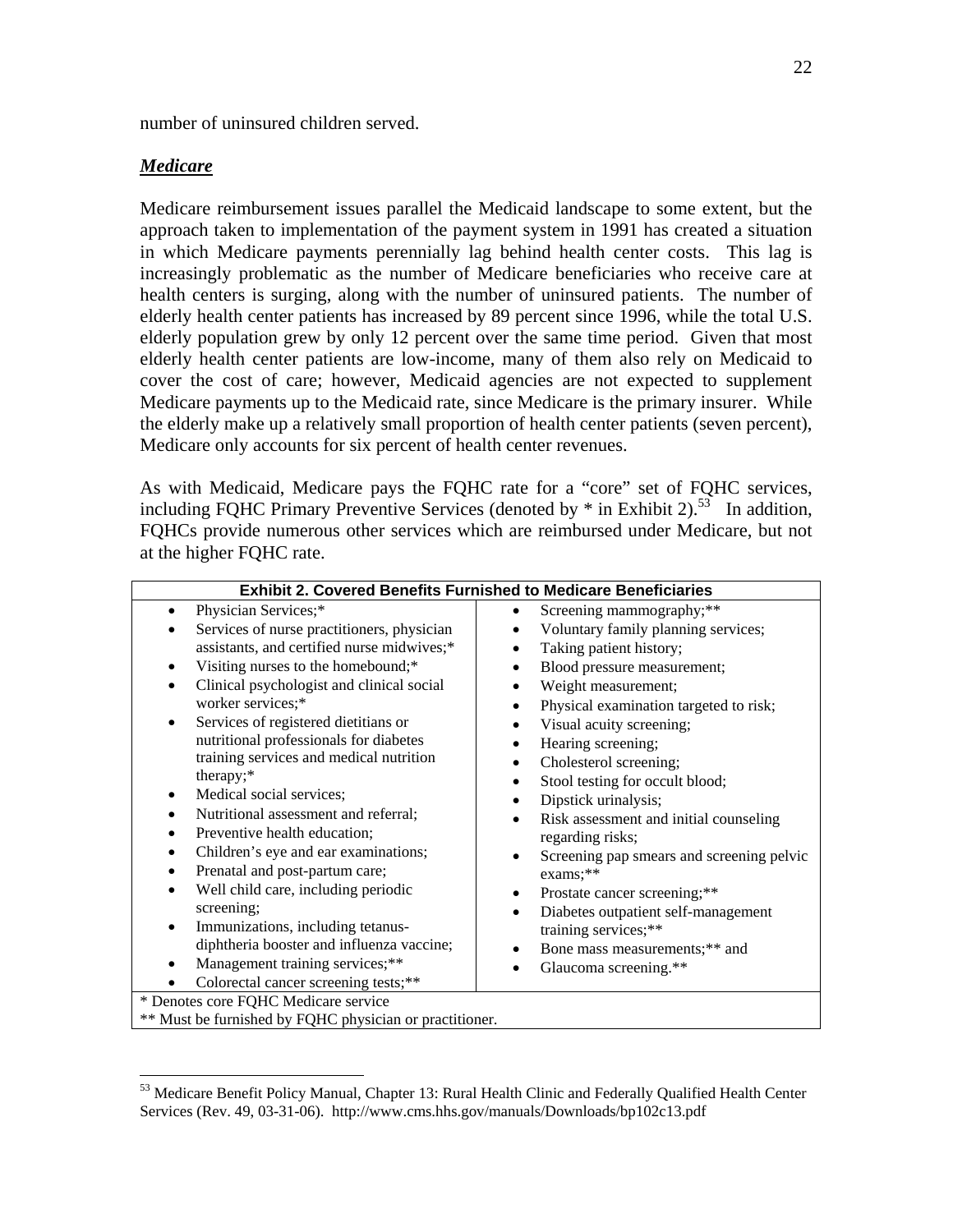Services not included in Exhibit 2 are excluded form the Medicare FQHC system, including some services such as durable medical equipment that may be covered and billed under a separate Medicare benefit. In addition, Medicare does not cover carerelated costs such as translation, non-emergency transportation, and other services and supports crucial to the successful management of a Medicare beneficiary who is older or who has disabilities.

In calculating the FQHC payment rate, Medicare does not apply the Part B deductible to the expenses for the services and beneficiary responsibility for 20 percent of billed charges if the FQHC waives collection according to the beneficiary's ability to pay. Unlike Medicaid, Medicare FQHC payments are subject to a hard cap, imposed by regulation in 1991, despite the absence of evidence that Congress intended such a result in the legislative history. In subsequent years, Congress has raised the cap from time to time, but the increases have not kept place with inflation.<sup>54</sup> As of 2003, 75 percent of health centers reported that operating costs for their Medicare patients exceeded the federal cap.<sup>55</sup> In 2008, the Medicare Improvement for Patients and Providers Act of 2008 increased the cap by \$5 per visit and required GAO to study and report to Congress regarding the effects and adequacy of the FQHC payment cap.

Thus, the Medicare program—even more than Medicaid—has not enabled FQHCs to enhance service upgrades, reward quality of care investments, and make other changes to improve the accessibility, quality, or outcomes of care. The exception is ARRA incentives for increased HIT adoption. Demonstrations aimed at testing physician-based Medicare payment reforms are often designed using the Part B Resources Based Relative Value Scale (RBRVS) payment system. Because FQHCs do not bill using the RBRVS payment system, however, the FQHC providers that serve the most medically underserved and vulnerable communities are excluded from participating in these demonstration programs.

### *Private Insurance*

1

Unlike Medicaid, CHIP, and Medicare, there are no special policies for how private health insurers reimburse FQHCs. Research indicates that private health insurance payments fall well below the average costs for health centers to provide the care and, on average, centers lose money providing care for privately insured patients. Between 1997 and 2005, health centers spent a cumulative \$6.4 billion to treat privately insured patients, but received only \$2.8 billion in revenue, generating a loss of \$3.6 billion over nine

advocacy/policy-library/medicare-medicaid-policyupdates/CMS\_Public\_Comment\_Economic\_Impact.pdf, accessed on May 20, 2009.

<sup>&</sup>lt;sup>54</sup> The FQHC upper payment limit per visit for urban FQHCs increased from \$117.41 to 119.29 for 2009; the rural FQHC cap increased from 109 to \$102.58. The rate change increase reflects only the rate of increase in the Medicare Economic Index, which is generally less than the CPI medical care and services indices and, according to the GAO, does not reflect accurately the care provided by FQHCs. General Accountability Office. (June 2005). Health centers and rural clinics: State and federal implementation issues for Medicaid's new payment system. GAO-05-452. http://www.gao.gov/new.items/d05452.pdf <sup>55</sup> National Association of Community Health Centers, http://www.nachc.com/client/documents/issues-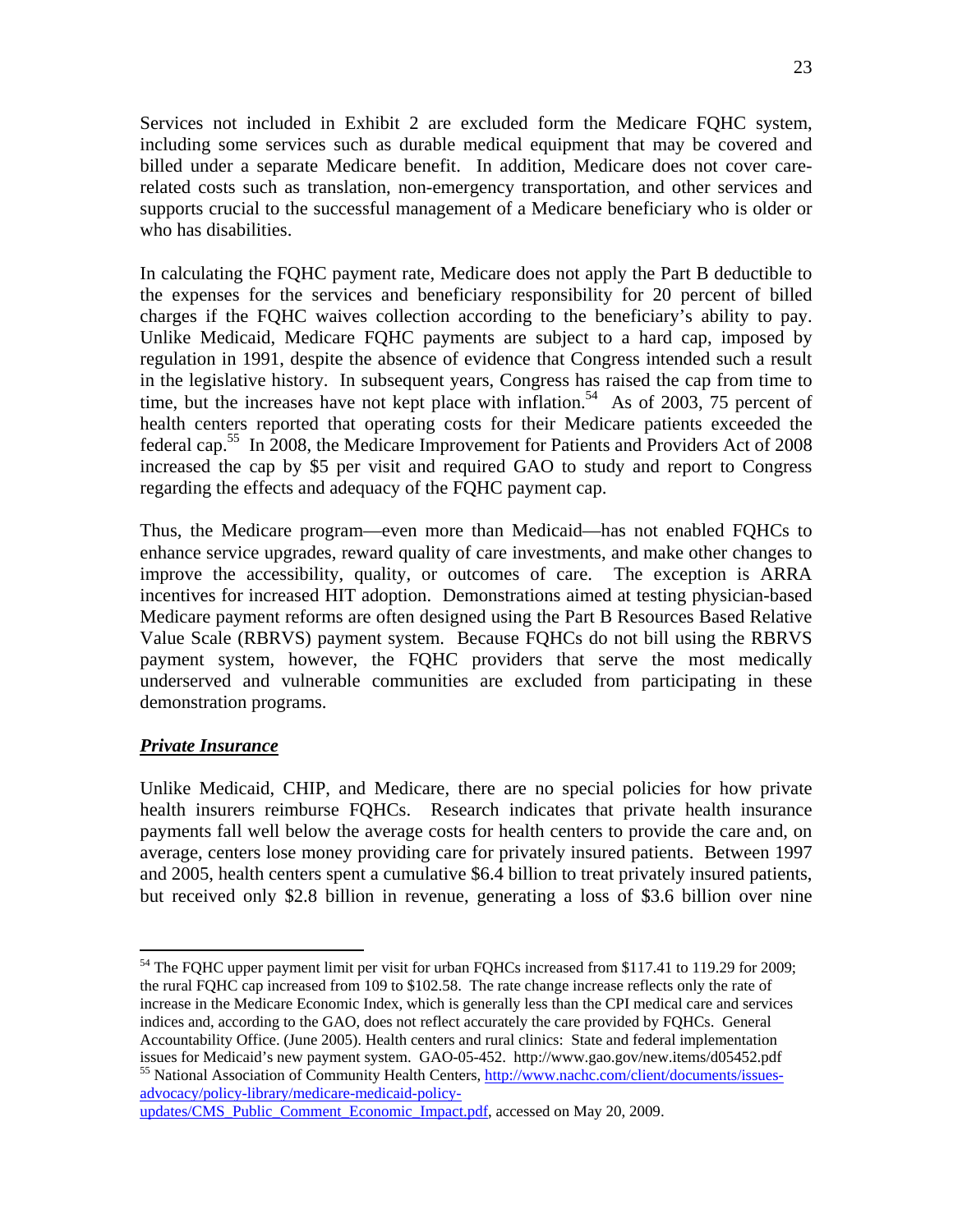years.56 In 2005, it was estimated that these losses were equivalent to 10 percent of FQHC revenues. A study in New York also found that private insurance payments, even including estimated copayments and coinsurance, fell far short of Medicaid reimbursement rates, which are cost-based.<sup>57</sup> The net result of these shortfalls from private insurance payment rates is that health centers must divert resources that would otherwise be used to provide care to uninsured patients to subsidize the cost of treating privately insured patients.

The inadequacy of private health insurance payment rates stems from the fact that reimbursement rates are typically set at levels equivalent to those paid to a private physician, and often have similar limitations on the scope of services. Some services that are commonly provided to privately insured patients at health centers, such as behavioral health or dental care services, may be outside the scope of services for reimbursement. Private insurance payment rates do not account for the costs of providing the wide array of additional services that health centers provide, such as enabling services, patient education, and language interpretation. Another concern is that private health insurance often involves high out-of-pocket deductibles, copayment, and coinsurance;<sup>58</sup> FQHCs serve all patients regardless of their ability to pay. Patients may be charged sliding scale fees below the coinsurance or deductibles that the private plan accounts for when calculating health center payment rates, so health centers may incur a loss treating underinsured patients.

### **Recent Developments in Health Center Financing**

 $\overline{a}$ 

In addition to the \$1.5 billion in infrastructure funding for health centers, ARRA provides billions of dollars to expand and upgrade the health information technology (HIT) infrastructure for many types of health care providers across the nation. FQHCs are eligible for HIT incentive payments if 30 percent or more of their patients are "needy," including both patients who are uninsured and pay out of pocket, and those who are insured under Medicaid or CHIP. It is expected that most, though not all, health centers will meet this threshold. Health centers that are "meaningful users" of HIT—the interpretation of this term has not yet been established—will be eligible to receive up to 85 percent of the net allowable cost of HIT acquisition, implementation, operation, and maintenance, up to \$63,750 per eligible health professional over a five-year period. These payments are in addition to the FQHC rate and thus designed to operate as an incentive to adopt the technology. Health centers and primary care associations can also benefit from other ARRA HIT subsidies, such as funding to help establish regional systems to share electronic data.

<sup>&</sup>lt;sup>56</sup> Shin, P. et al. (2008, February). Health Centers: An Overview and Analysis of Their Experience with Private Health Insurance. Kaiser Family Foundation.

<sup>57</sup> Manatt Health Solutions. (2007). Improving Commercial Reimbursement for Community Health Clinics: Case Studies and Recommendations for New York. *RCHN Community Health Foundation and Manatt Phelps and Phillips, LLP.*<br><sup>58</sup> Galbraith, A.A., Ross-Degnan, D., Soumerai, S.B., Miroshnik, T., Wharam, J.F., Kleinman, K., and Lieu,

T.A. High-Deductible Health Plans: Are Vulnerable Families Enrolled? *Pediatrics* 2009 123: e589-e594.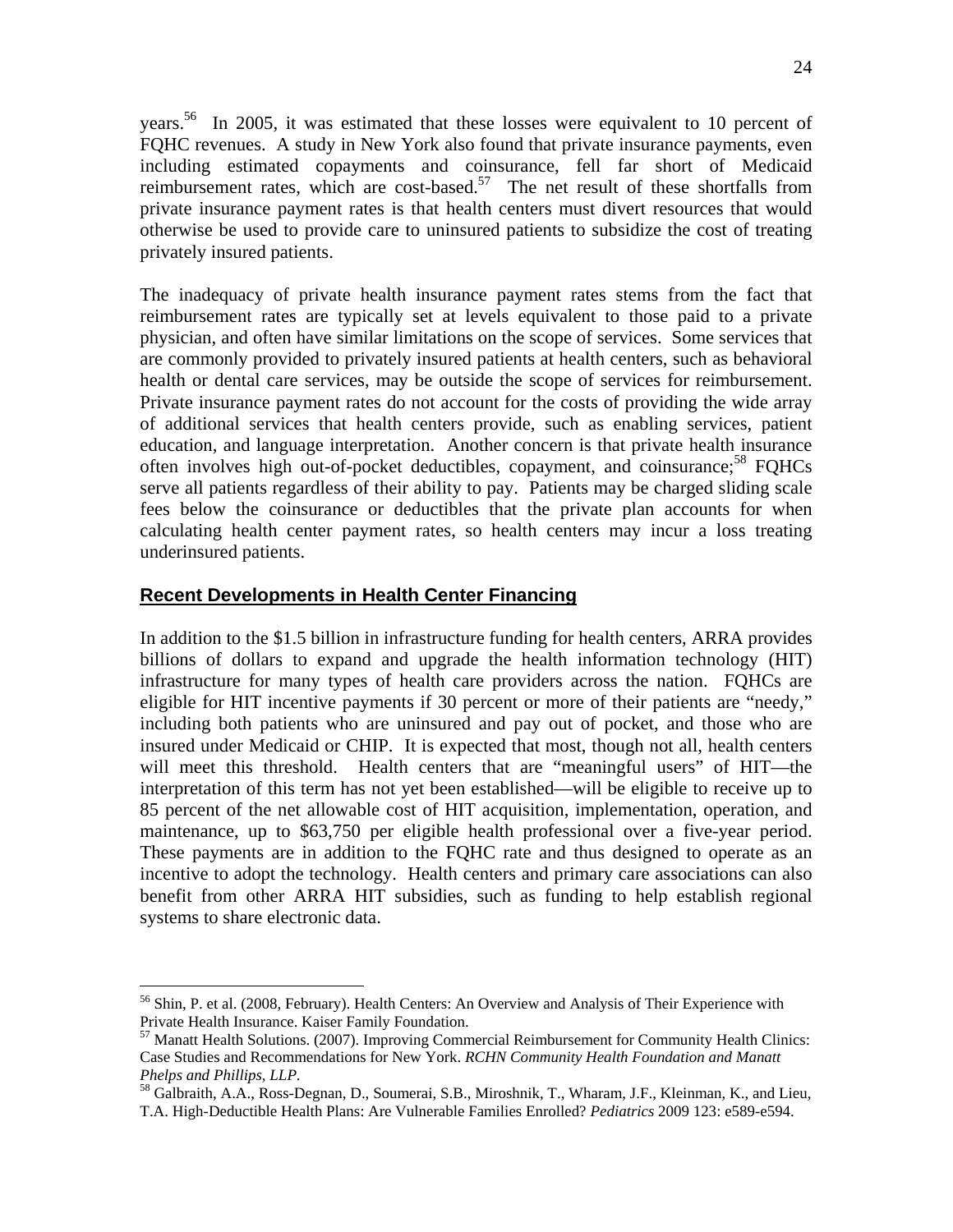ARRA also contains provisions to help alleviate the health care workforce shortage. To boost the primary care workforce, ARRA provides \$500 million in funding, much of it to expand the National Health Service Corps, a vital source of support that helps place physicians and other clinicians in health centers and underserved communities. In addition, supplementary funds are available to finance AmeriCorps volunteers, many of whom work at health centers.

Combined with the other changes under the ARRA described earlier, these stimulus funds can help support many of the initial investments for infrastructure or staffing in the next two years that could help support quality improvements under a PCMH model. However, ARRA funds and other one-time disbursements do not provide the critical ongoing support necessary to sustain health center operations into the future.

# **IV. Health Center Practices in Relation to PCMH Criteria**

Health centers, in their legislative and operational structure, adhere to a care model that inherently tracks the key elements of the PCMH concept. Some basic insights on how health centers currently perform under the rubric of patient-centered medical homes can be gained by analyzing existing data about health centers vis-à-vis the domains set forth under the NCQA PCMH criteria (Exhibit 3).

| Exhibit 3. PCMH Domains and FQHC Characteristics, 2006 and 2007 |                                                                              |  |  |
|-----------------------------------------------------------------|------------------------------------------------------------------------------|--|--|
| <b>Domains</b>                                                  | <b>Medical Home Indicators</b>                                               |  |  |
| Access and communication                                        | 24-hour coverage on-site (86%)                                               |  |  |
|                                                                 | Urgent medical care on-site care (86%)                                       |  |  |
|                                                                 | Emergency medical services (43%)                                             |  |  |
|                                                                 | Pharmacy services on-site (74%, including<br>provider-                       |  |  |
|                                                                 | dispensed medications)                                                       |  |  |
|                                                                 | All sites located in a medically underserved area or serve an                |  |  |
|                                                                 | underserved population                                                       |  |  |
| Patient tracking and registry<br>2.                             | 86% maintain disease registries for clinical support                         |  |  |
|                                                                 | 80% in Health Disparities Collaborative (HDC)                                |  |  |
| 3.<br>Care management                                           | 92% provide case management services                                         |  |  |
|                                                                 | 97% provide health education                                                 |  |  |
|                                                                 | 86% maintain disease registries for clinical support                         |  |  |
|                                                                 | 80% in Health Disparities Collaborative (HDC)                                |  |  |
| Patient self-management support<br>4.                           | 92% provide case management services                                         |  |  |
|                                                                 | 97% provide health education                                                 |  |  |
| Electronic prescribing<br>5.                                    | 13% of health centers had a full electronic health record system             |  |  |
|                                                                 | 60% plan to adopt a system in the next three years                           |  |  |
| Test tracking<br>6.                                             | 13% of health centers had a full electronic health record system             |  |  |
|                                                                 | 60% plan to adopt a system in the next three years                           |  |  |
| Referral tracking<br>7.                                         | 13% of health centers had a full electronic health record system             |  |  |
|                                                                 | 60% plan to adopt a system in the next three years                           |  |  |
| Performance reporting and<br>8.                                 | 80% in HDC, which includes these elements                                    |  |  |
| improvement                                                     | 86% maintain disease registries                                              |  |  |
|                                                                 | All participate in UDS data system                                           |  |  |
| Advanced electronic health<br>9 <sub>1</sub>                    | 13% of health centers had a full electronic health record system             |  |  |
| communications                                                  | 60% plan to adopt a system in the next three years                           |  |  |
|                                                                 |                                                                              |  |  |
|                                                                 | Data sources: GW analysis of UDS data, 2007, and Shields, Shin, et al. 2007. |  |  |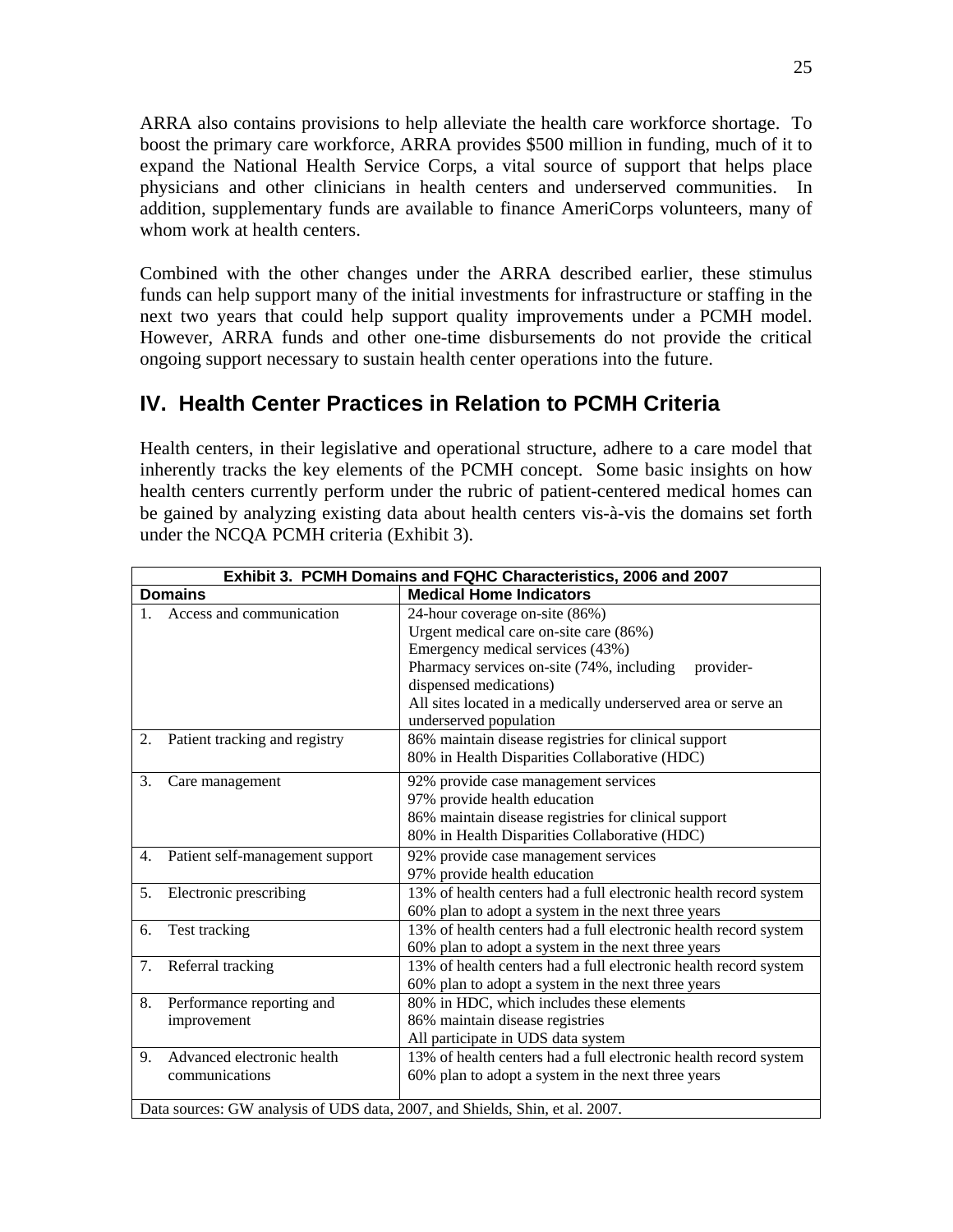FQHCs have characteristics that correspond with many of the NCQA PCMH criteria in 2006 and 2007. Health centers exist to enhance access, and their community orientation eases communication with patients. Case management and patient education empowers patients to become active partners in their own care, along with the team-based approach to care, enables health centers to manage patient care.<sup>59</sup> Health centers are at the forefront of quality improvement efforts, supported by their state primary care associations and information networks such as the Health Disparities Collaborative. The data in Exhibit 3 suggest that gaps in health information technology and its numerous applications (e.g., e-prescribing and test tracking) are problematic for health centers, as they are for many other types of medical practices. The HIT programs and incentives fostered under ARRA have the potential to spur broader changes in this area. More recent data are expected later in 2009 as a result of a national survey being conducted by The Commonwealth Fund. $60<sup>60</sup>$ 

Exhibit 4 shows six additional criteria that do not appear in the NCQA criteria for PCMHs, but reflect operational capabilities that are inherent to a health center model that are not well-captured in a more generalized definition of PCMH.

| Exhibit 4. Additional Community-Center Medical Home Criteria and FQHC Characteristics,<br>2006 and 2007 |                                                                                                                                                                                                                                                                                                                    |  |
|---------------------------------------------------------------------------------------------------------|--------------------------------------------------------------------------------------------------------------------------------------------------------------------------------------------------------------------------------------------------------------------------------------------------------------------|--|
| <b>Domains</b>                                                                                          | <b>Community-Centered Home Indicators</b>                                                                                                                                                                                                                                                                          |  |
| Behavioral/mental<br>$\mathbf{1}$ .<br>health and oral health<br>integration                            | Mental health/substance abuse staff and services on-site (77%)<br>Dental staff and services on-site (74%)                                                                                                                                                                                                          |  |
| 2.<br>Enabling services                                                                                 | Enabling services staff and services, including case management, and<br>education, transportation (100%)                                                                                                                                                                                                           |  |
| 3.<br>Community<br>accountability through<br>governance                                                 | All FQHCs have patient majority boards to ensure services are tailored to<br>meet community needs (100%)                                                                                                                                                                                                           |  |
| Community needs<br>4.<br>assessment, planning and<br>partnerships                                       | Every FQHC must conduct a periodic community needs assessment as part of<br>federal grant requirements and must demonstrate collaborations with other<br>community organization and health care providers (100%); all health centers<br>must serve federally-designated medically underserved populations or areas |  |
| 5.<br>Cultural competence                                                                               | Interpretation/translation services on-site (90%)                                                                                                                                                                                                                                                                  |  |
| Team-based care<br>6.                                                                                   | Relatively high ratio of advanced practice clinicians (nurse practitioners,<br>physician assistants and clinical nurse midwives) to primary care physicians:<br>$0.6$ to $1$<br>80% in Health Disparities Collaborative (HDC)                                                                                      |  |
| Data sources: GW analysis of UDS data, 2007, and Shields, Shin, et al. 2007.                            |                                                                                                                                                                                                                                                                                                                    |  |

<sup>59</sup> See, for example, Davis, K. & Schoen, C. (1977). *Health and the War on Poverty* (Brookings Institution Press, Washington D.C.; Starfield, B., et al. (1994). Costs vs. quality in different types of primary care settings*. JAMA*, 272(24), 1903-1908; Proser, M. (2005). Deserving the Spotlight: Health Centers Provide High-Quality and Cost-Effective Care. *J Ambul Care Mgmt*. 28(4): 321-330.<br><sup>60</sup> GW analysis of 2007 UDS data, and Shields, A., Shin, P. et al. (2007). Adoption of health information

technology in community health centers; Results of a national survey. *Health Affairs.* 26(5):1373-83.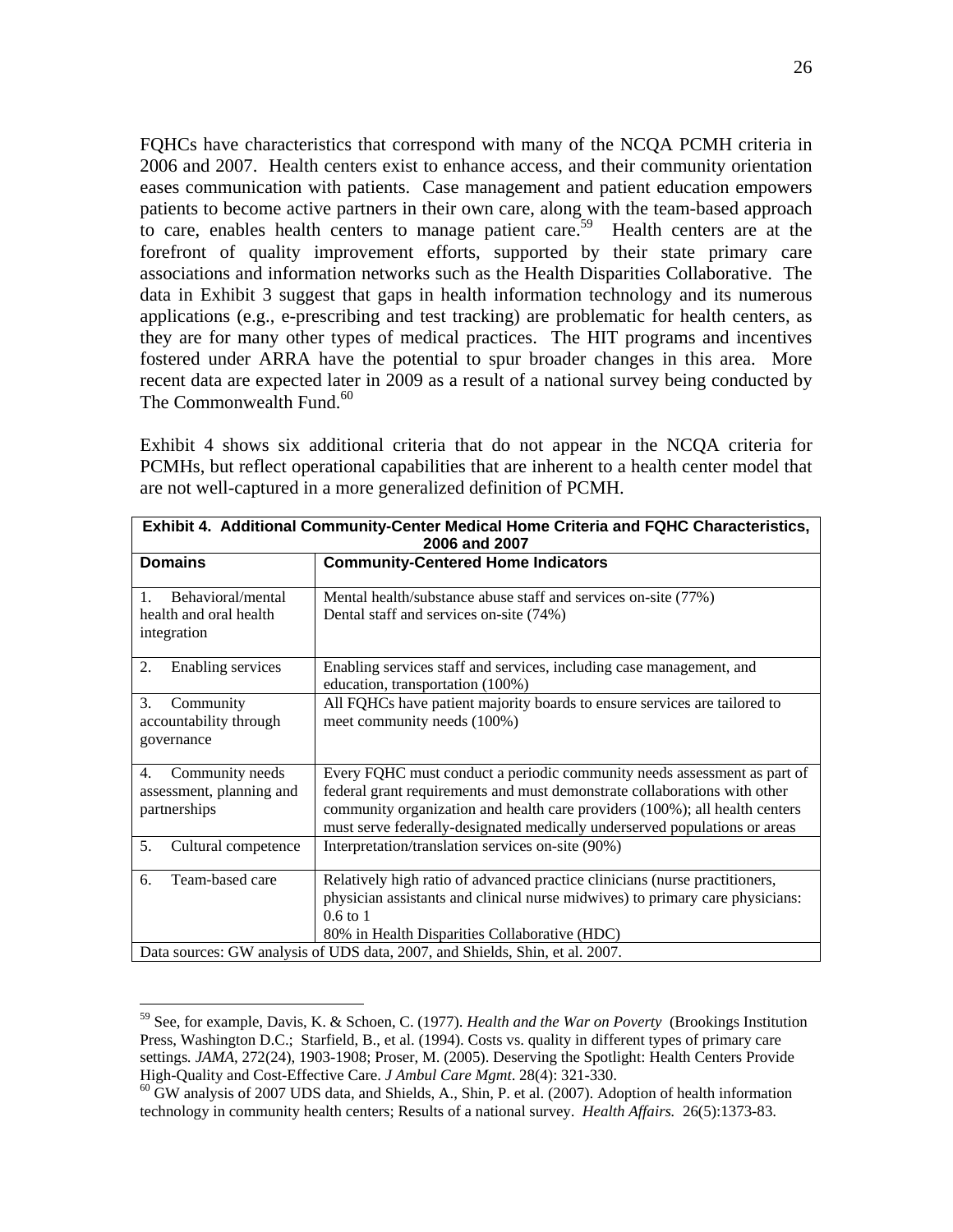These criteria underscore the special obligations related to serving all community residents and the community-wide health focus that are the hallmarks of health centers. The NCQA criteria were designed with a "typical" private primary care practice in mind, and do not include whether the practitioner provided additional services that are vital to patients but that typically fall outside of a standard definition of primary medical care, such as dental or mental health services and translation, transportation and enabling services. But such services are relevant for health centers, given the nature of the populations and communities on whose behalf they operate, as well as the complex needs of the populations they serve. This model can be thought of as a "community-centered PCMH."

Health centers perform well with regard to the traditional NCQA PCMH criteria, and they also provide additional services to their patients and communities. These services not only enhance the health of the population, but can translate into savings in emergency and chronic disease care. It is critical to create incentives that spur health centers to more fully embody the "community-centered medical home" model.

# **V. Community Health Centers in the Context of Health Reform**

Discussions on reforming the American health care system are ongoing. The Senate Finance Committee has released bipartisan options papers that discuss alternative ways of changing the health care delivery system<sup>61</sup> or to expand health insurance coverage<sup>62</sup> and leaders of the House of Representatives have said that they will have a proposal on the floor by the end of July. The discussions have included concepts like the PCMH model and development of a Health Insurance Exchange that would be used to make multiple affordable health insurance plans available to the public, but there has been little public discussion to date about changes to the community health center system.

Health centers have demonstrated their ability, when properly resourced, to serve as patient- and community-centered medical homes and to furnish high quality care that meets or exceeds the national average (even without adjusting for the high risk of medical needs within their patient population). $63$  The key is ensuring that health centers have the sustained resources necessary to adopt and maintain the clinical, administrative, and health information technology changes linked to quality improvement efforts, to recruit

<sup>&</sup>lt;sup>61</sup> Senate Finance Committee (2009, April 29), Transforming the Health Care Delivery System: Proposals to Improve Patient Care and Reduce Health Care Costs.

 $62$  Senate Finance Committee, (2009, May 14). Expanding Health Care Coverage: Proposal to Provide Affordable Coverage to All Americans.

<sup>&</sup>lt;sup>63</sup> Shin P, Markus A, Rosenbaum S, & Sharac J., (2008). "Adoption of Health Center Performance Measures and National Benchmarks." *Journal of Ambulatory Care Management* 31(1): 69-75; Falik M, Needleman J, Herbert R, et al. (2006). "Comparative Effectiveness of Health Centers as Regular Source of Care." *Journal of Ambulatory Care Management* 29(1):24-35; O'Malley AS, et al. (2005). "Health Center Trends, 1994-2001: What Do They Portend for the Federal Growth Initiative?" *Health Affairs* 24(2):465- 472.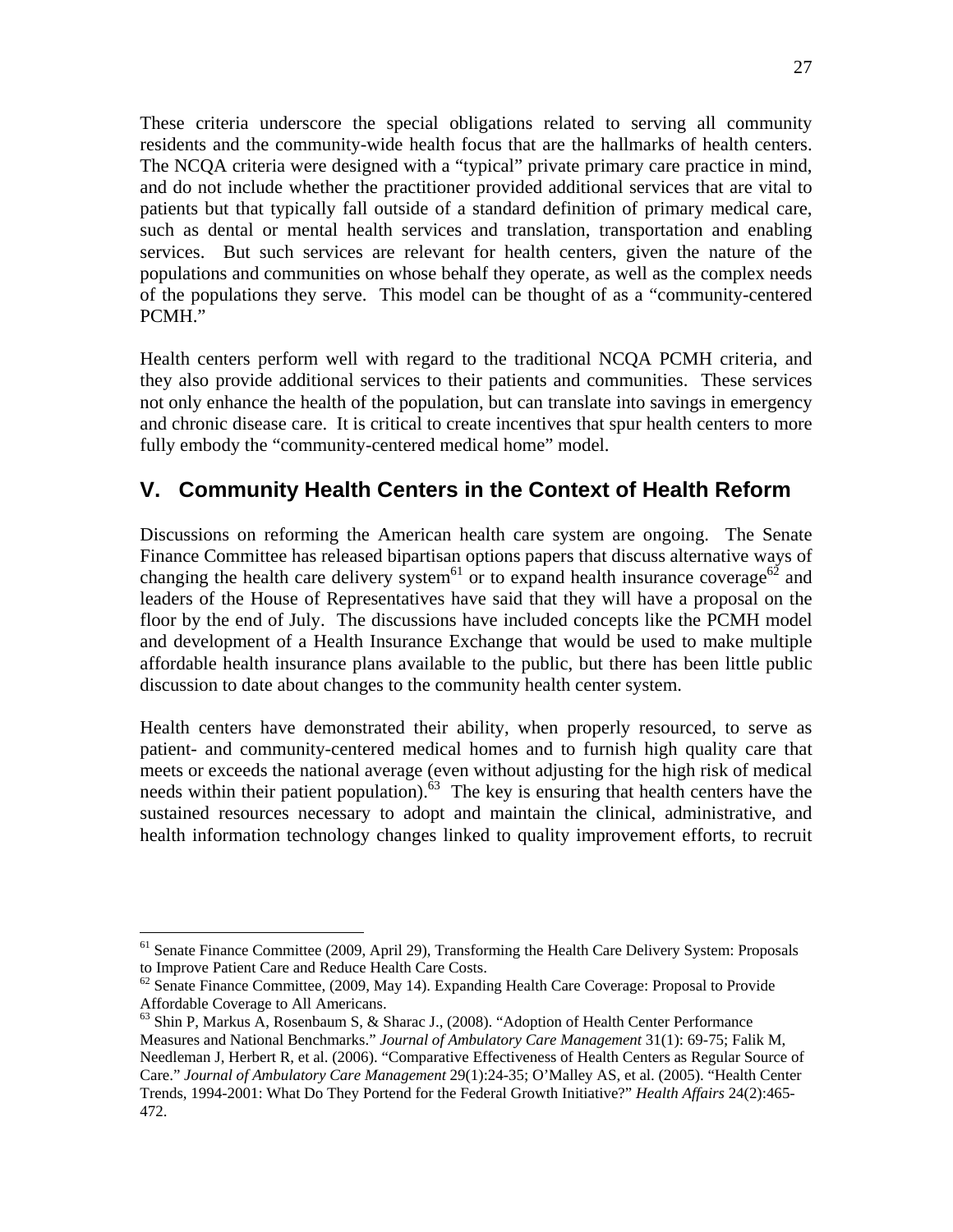and retain clinical, administration, and support staff,<sup>64</sup> to secure the financial capital needed to add additional operating hours and locations,<sup>65</sup> and to establish reliable referral arrangements for patients in need of specialty care.

Potential financing policies for health centers fall into two major categories. The first is incremental changes to financing methods for the major public payers today: Medicaid, CHIP, Medicare, and the federal grants. The second is new types of insurance mechanisms that might evolve to serve many of those who are currently uninsured or privately insured.

For the current public funding sources for health centers, including Medicaid, CHIP, Medicate and HRSA, one could consider incremental changes to the current financing systems to better accommodate quality improvements under a PCMH model, or a community-centered medical home model. Many different types of expenses are associated with the necessary upgrades and enhancements for physician practices, and these upgrades can be financed through a range of approaches. Some costs, such as the cost of acquiring or upgrading an HIT system, may be one-time investments and might be met in the near term by ARRA. Other costs, such as HIT use and maintenance, generate ongoing operational expenses, as do the costs for additional clinical or administrative staff to provide team-based care, provide case management services, and provide patient education in prevention and chronic care self-management. Medicare, CHIP, and Medicaid could provide incremental payments above the PPS rate for health centers that meet enhanced PCMH criteria or perform quality improvement initiatives, as with the HIT adoption and use increment authorized under ARRA. Similarly, private insurers could adopt the PPS rate with enhancements for PCMH and high performance. Grant funding agencies, such as HRSA or state governments, could provide supplemental awards, similar to the approach used under the disparities collaborative projects, to support the infrastructure costs of improvements and to help health centers support quality initiatives on an ongoing basis. In addition, government agencies and insurers could provide non-monetary support by providing ongoing training and support services, by sharing information, and by helping to develop and support the standardization, networks, and technology and forms necessary to support PCHM models.

Community health centers are uniquely positioned to provide patient- and communitycentered medical homes, especially for vulnerable and hard-to-reach populations. Health centers already provide primary and preventive health care, utilize ongoing care management systems, help educate and support patients to self-manage their diseases, use team-based and culturally sensitive care, and have data systems that support clinical decisions. In addition to providing primary care, they also often have dental, mental health and pharmacy services to support their patients. The health center movement could be considered an early adopter of many elements of the medical homes model, and

<sup>&</sup>lt;sup>64</sup> National Association of Community Health Centers, Robert Graham Center, The George Washington University School of Public Health and Health Services. (2008, August). Access Transformed: Building a Primary Care Workforce for the 21<sup>st</sup> Century.<br><sup>65</sup> National Association of Community Health Centers, Capital Link. (2008, March). Access Capital: New

Opportunities for Meeting America's Primary Care Infrastructure Needs.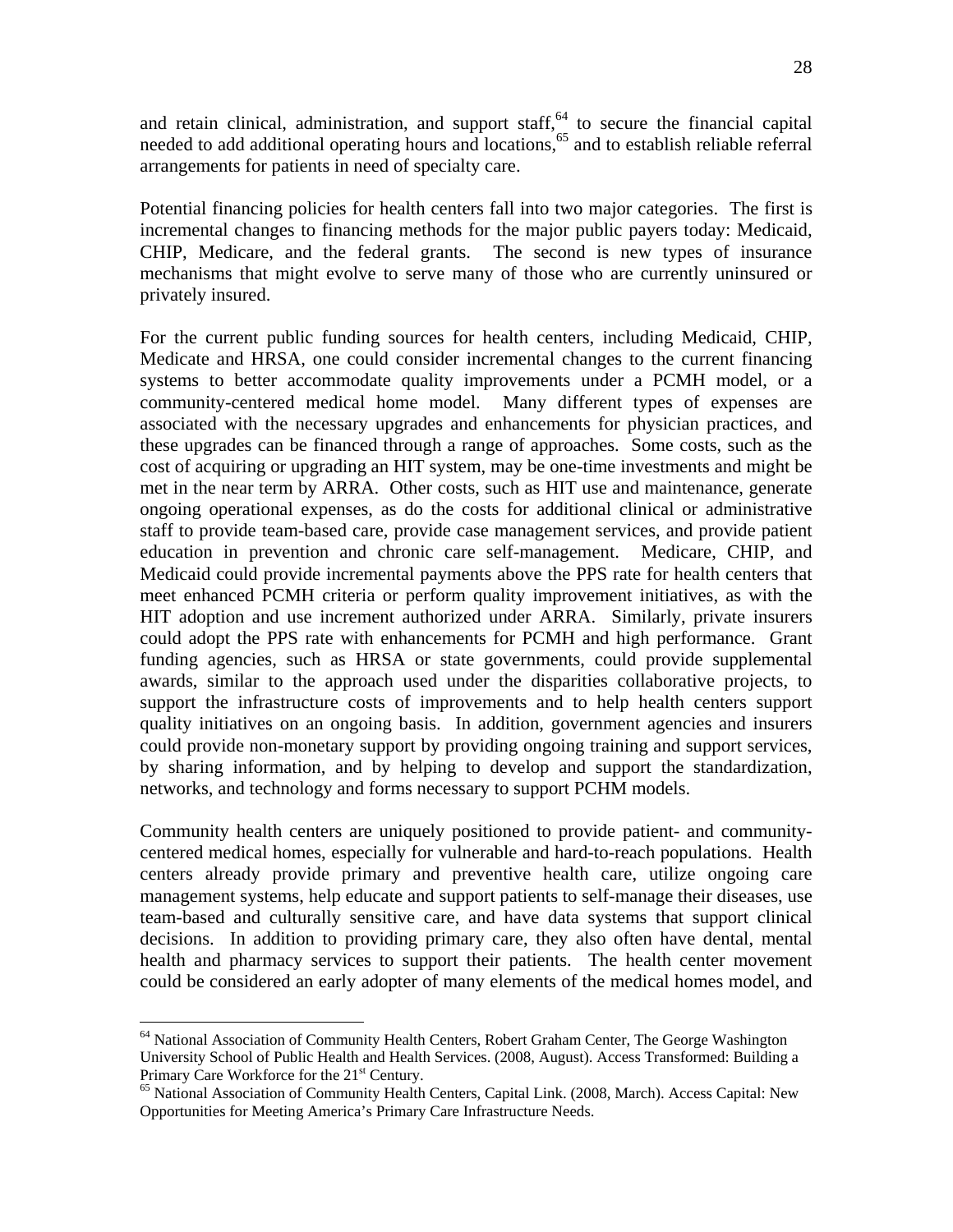health centers should serve as a model and beacon as the health care delivery system is redesigned to enhance quality and value.

In the current health reform debates, one possible approach for insurance expansion is the creation of a government-regulated Health Insurance Exchange that would offer a variety of approved health insurance plans that could be purchased by individuals or by firms, with tax subsidies to help those with low- to moderate-incomes. The details that emerge as reform proceeds about health plans and their health care delivery systems could have important repercussions for those with incomes between 100 percent and 300 percent of the poverty line, particularly if Medicaid expansions are limited to those with incomes below the poverty line.<sup>66</sup> These individuals have incomes too high to qualify for Medicaid, but too low to afford private insurance without assistance.

Census data indicate that there are millions of uninsured children and adults with incomes in this range. As shown in Figure 12, about 14 percent of children in families with incomes between 100 percent and 300 percent of poverty are uninsured, along with 29 percent of adults with incomes in this range (it is possible that coverage for childless adults with incomes below the poverty line could be made available under the

<u>.</u>



exchange). Large numbers of the uninsured individuals in this range lack regular primary care providers and, if they gained coverage, would likely turn to health centers for primary care services. However, there are large pockets of medically underserved areas in rural and urban communities that have a shortage of primary care providers under the current circumstances. At least 47 percent of federally-designated medically underserved areas still lack a health center clinic or site. $67$  This demonstrates the gaping need to be filled by increasing health center capacity.

The importance of focusing on health center capacity and quality improvement as part of reform can hardly be overstated. A recent report examined changes in the role of health centers after Massachusetts implemented a successful state health reform initiative, which halved the number of uninsured people in the state. The study found that health center

<sup>66</sup> Senate Finance Committee. (2009, May 14) Expanding Health Care Coverage: Proposals to Provide Affordable Coverage to All Americans.

<sup>&</sup>lt;sup>67</sup> General Accountability Office. (2009, April). Many underserved areas lack a health center site, and data are needed on service provision at sites. GAO-09-667T. http://www.gao.gov/new.items/d09667t.pdf